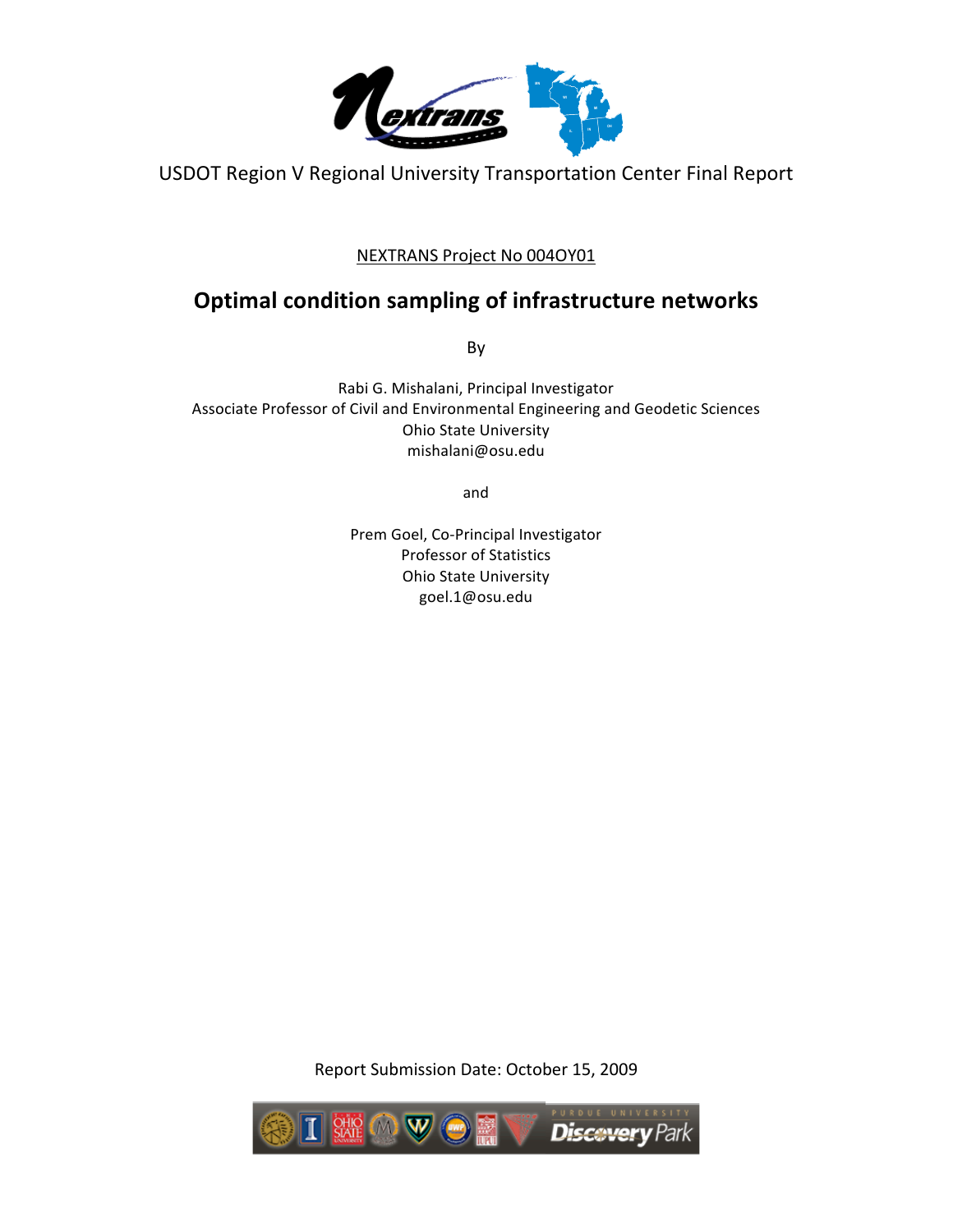## **DISCLAIMER**

Partial funding for this research was provided by the NEXTRANS Center, Purdue University under Grant No. DTRT07-G-005 of the U.S. Department of Transportation, Research and Innovative
Technology
 Administration
 (RITA),
University
Transportation
 Centers
 Program.
The contents of this report reflect the views of the authors, who are responsible for the facts and the accuracy of the information presented herein. This document is disseminated under the sponsorship of the Department of Transportation, University Transportation Centers Program, in the interest of information exchange. The U.S. Government assumes no liability for the contents
or
use
thereof.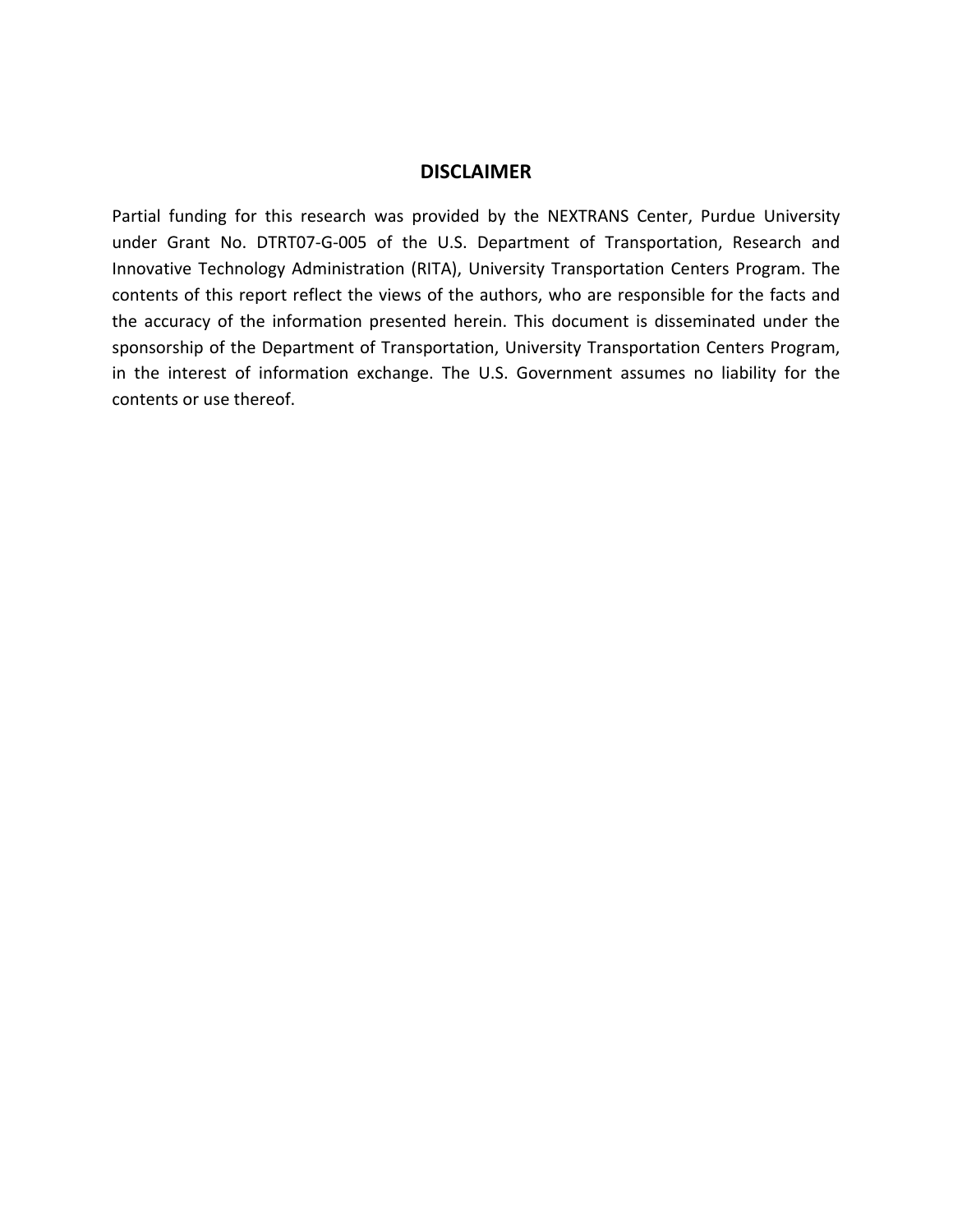

USDOT Region V Regional University Transportation Center Final Report

# **TECHNICAL
SUMMARY**

NEXTRANS
Project
No
004OY01 Final
Report,
October
2009

## **Optimal
condition
sampling
of
infrastructure
networks**

## **Introduction**

Transportation
infrastructure
systems
consist
of
spatially
extensive
and
long‐lived
sets
of
interconnected facilities. Over the past two decades, several new non-destructive inspection technologies have been developed and applied in collecting raw condition data and processing them to produce useful condition input to infrastructure inspection, maintenance, and rehabilitation (IM&R) decision-making aimed at minimizing
total
expected
life‐cycle
cost.

In response to the developments in inspection technologies, decision-making methods evolved whereby the optimum combination of inspection decisions on the one hand and maintenance and rehabilitation decisions on the other are determined based on an economic evaluation that captures the long-term costs and benefits. Recently, sample size has been included in IM&R decision-making as a decision variable when considering a single facility. While, the question of dealing with a network of facilities in making
maintenance
and
rehabilitation
decisions
has
been
addressed
in
the
literature,
this
treatment does not consider condition sampling whereby each facility could require a different set of sample sizes over
time.
Doing
so
is
valuable
given
the
network
nature
of
facilities
that
most
infrastructure
agencies are responsible for, the increasing number of inspection technology choices with possible varying degrees of accuracy and cost, and budget constraints agencies have to work within.

During this reporting period (year 1 of a 2-year project) a methodology was developed to address the extension of the single facility level problem to the network level whereby the uncertainty due to condition sampling is captured and its related decision variables included in the IM&R decision-making process.
More
specifically,
four
activities
were
completed
and
a
fourth
was
begun.
The
completed activities

- outlined the issues that could be considered in addressing condition sampling at the networks
level,
- formulated the problem taking into account the issues deemed most critical above and devised a
solution
methodology,
and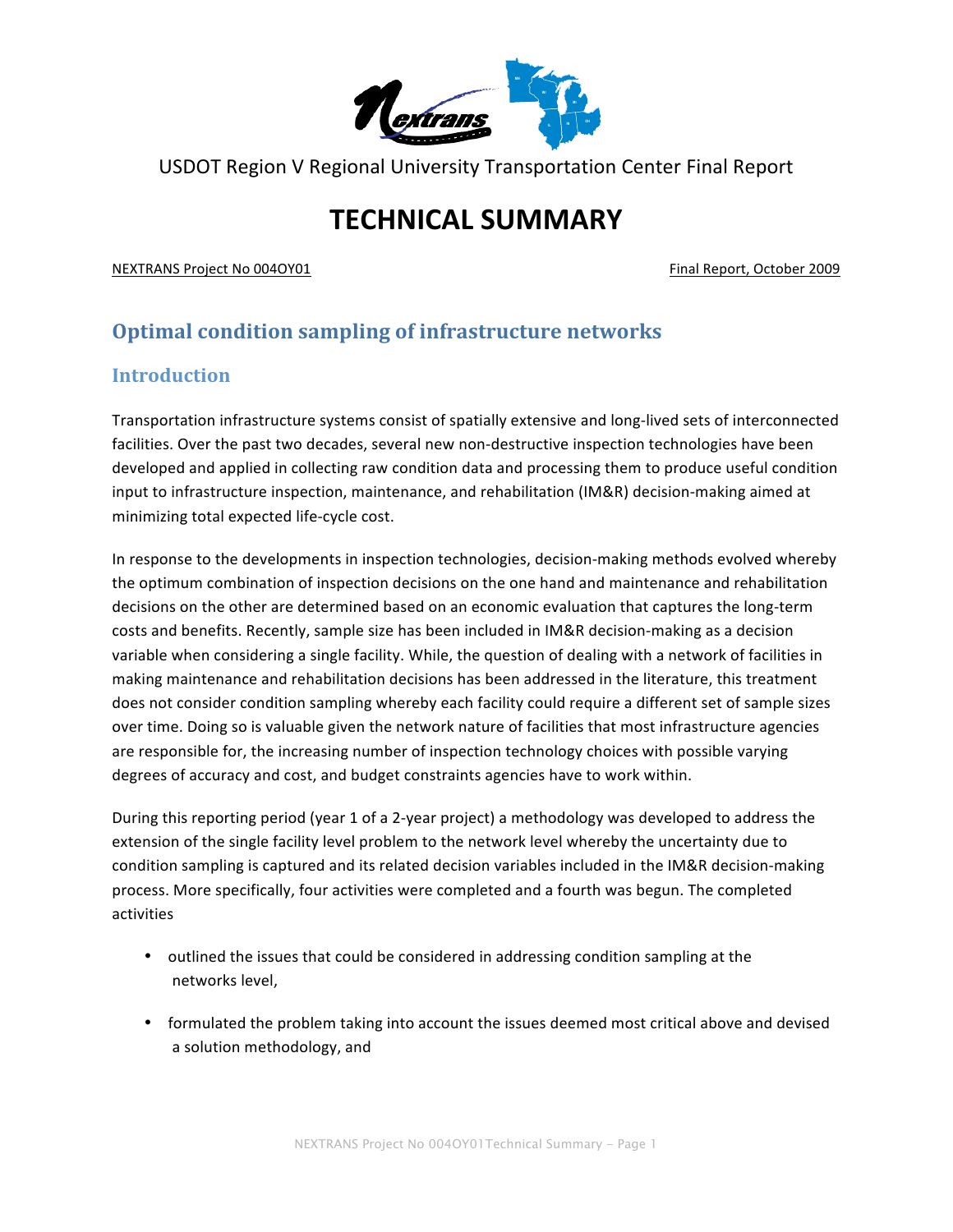• developed and wrote computer code to solve the formulation following the devised solution methodology
above.

The
fourth
activity
consists
of
validating
the
code.

## **Findings**

The preliminary code validation results are indicating that the code is arriving at the correct solutions based on a limited set of scenarios. More specifically, two approaches are being followed to validate the code. The first approach is based on comparing results arrived at by running the developed code that solves the network problem to results that are known to be correct. Identical results were arrived at for three different cost scenarios. The second approach is based on running the developed code that solves the network problem under different scenarios and examining whether the results change from scenario to scenario in a theoretically expected manner. When applying binding budget constraints, the results did
change
as
theoretically
expected
whereby
the
total
expected
cost
increased,
IM&R
cost
decreased, and
user
cost
increased
(since
terminal
cost
remained
effectively
unchanged).

## **Recommendations**

While the validation results are encouraging, further testing for a wider set of scenarios is necessary before applying the methodology to more realistic cases and deriving insights regarding sampling at the network
level
based
on
that.
In
preparing
for
applications
to
more
realistic
cases
and
therefore
solving larger problems, it is anticipated that computational issues relating to solving the LP for such larger problems
will
need
to
be
addressed.

## **Contacts**

## *For
more
information:*

## **Rabi
G. Mishalani**

Principal
Investigator Civil
and
Environmental
Engineering
and
Geodetic
Sciences Ohio
State
University mishalani@osu.edu

**Prem Goel** Co‐Principal
Investigator **Statistics** Ohio
State
University goel.1@osu.edu

**NEXTRANS
Center** Purdue
University
‐
Discovery
Park 2700
Kent
B‐100 West
Lafayette,
IN
47906

nextrans@purdue.edu (765)
496‐9729 (765)
807‐3123
Fax

www.purdue.edu/dp/nextrans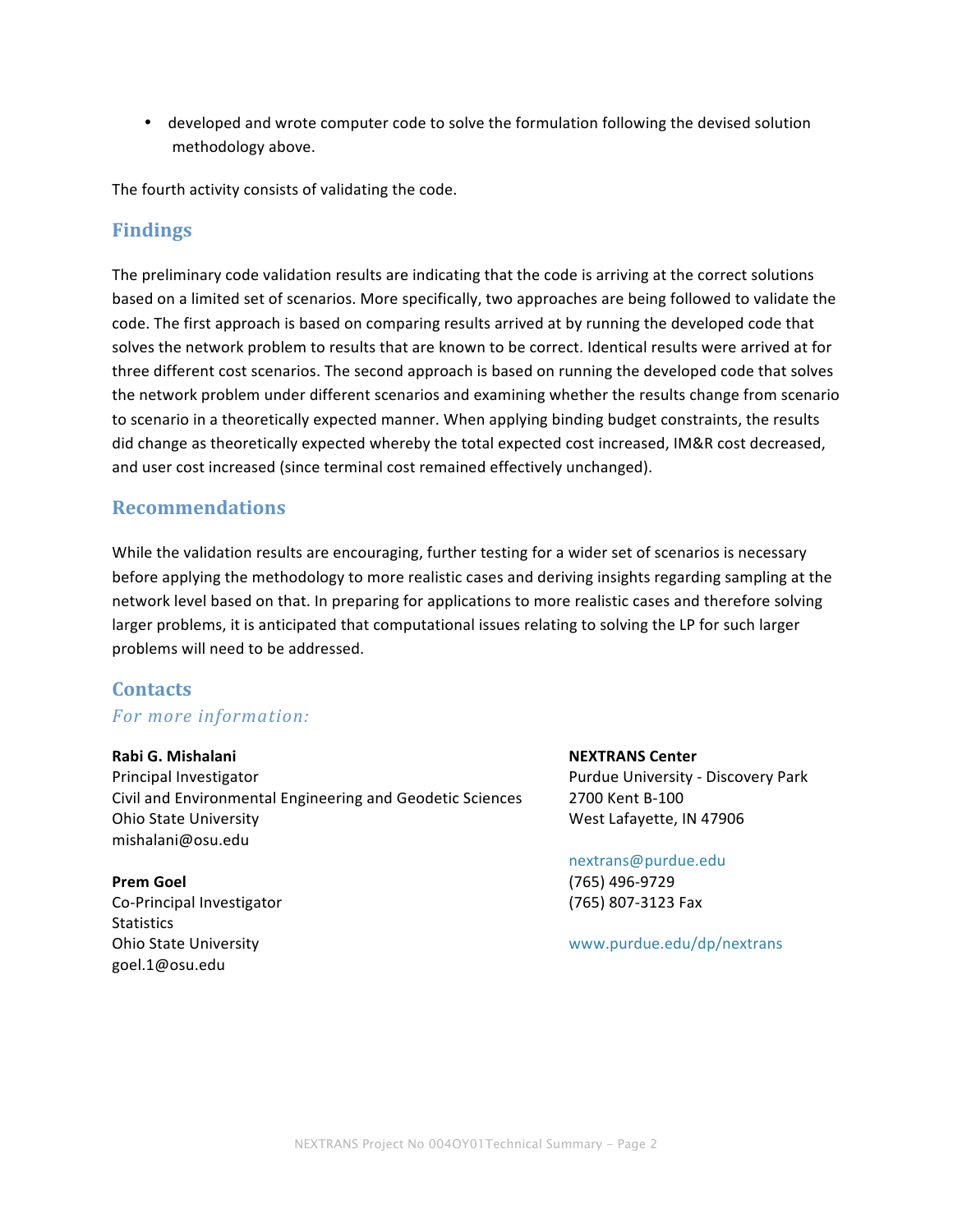## NEXTRANS
Project
No
004OY01

## **Optimal
condition
sampling
of
infrastructure
networks**

By

Rabi
G.
Mishalani,
Principal
Investigator Associate
Professor
of
Civil
and
Environmental
Engineering
and
Geodetic
Sciences The
Ohio
State
University mishalani@osu.edu

and

Prem Goel,
Co‐Principal
Investigator Professor
of
Statistics The
Ohio
State
University goel.1@osu.edu

Report
Submission
Date:
October
15,
2009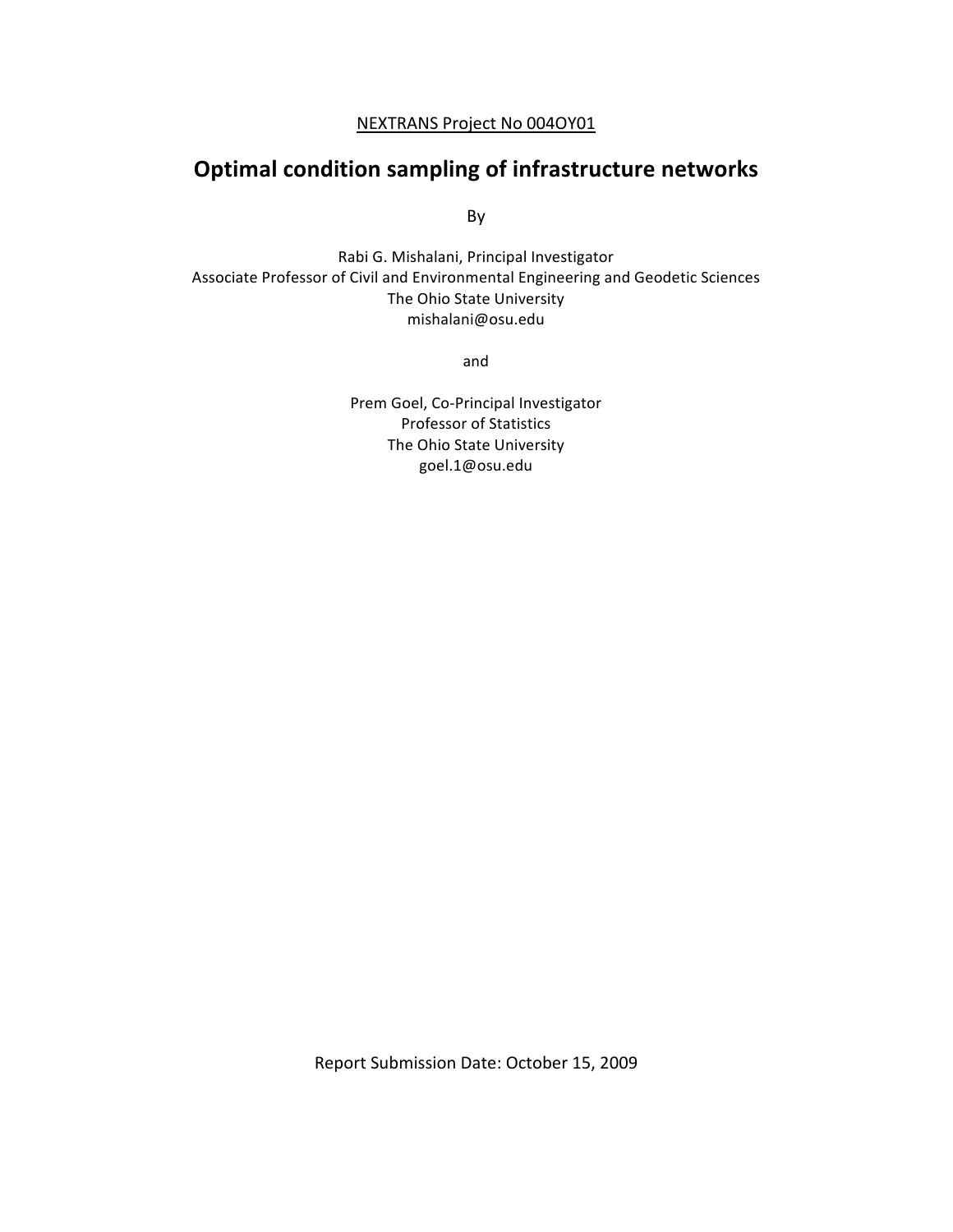#### **DISCLAIMER**

Partial funding for this research was provided by the NEXTRANS Center, Purdue University under Grant No. DTRT07-G-005 of the U.S. Department of Transportation, Research and Innovative Technology Administration (RITA), University Transportation Centers Program. The contents of this report reflect the views
of
the
authors,
who
are
responsible
for
the
facts
and
the
accuracy
of
the
information
presented herein. This document is disseminated under the sponsorship of the Department of Transportation, University Transportation Centers Program, in the interest of information exchange. The U.S. Government assumes no liability for the contents or use thereof.

## **ACKNOWLEDGMENTS**

The authors acknowledge the helpful discussions with Prof. Samer Madanat of University of California, Berkeley, Prof. Haris Koutsopoulos of Royal Institute of Technology, Sweden, and Dr. Liying Gong of Capital One relating to the approach and methodological aspects addressed in this report. Professors Madanat and Koutsopoulos are members of the project advisory committee. The authors also thank Graduate
Research
Assistants
Mr.
Cheng
Chen
and
Mr.
Dunke
Zhou.
In
addition,
they
acknowledge
the financial support offered by the USDOT/UTC program and The Ohio State University. The views and opinions contained in this report are those of the authors and do not represent the views, opinions, or policies
of
any
other
individuals,
agency
or
group.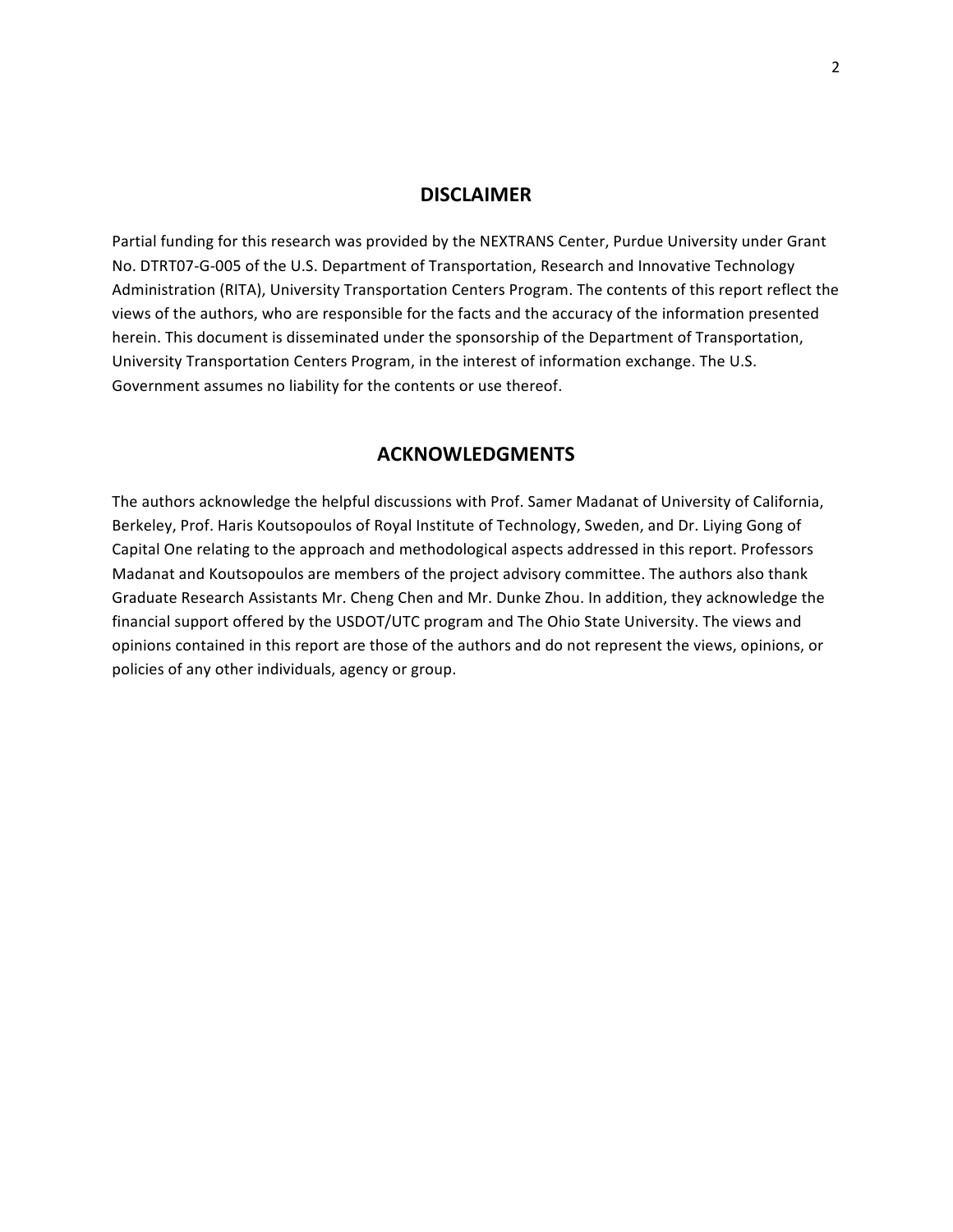## TABLE
OF
CONTENTS

| <b>LIST OF TABLES</b>                                           | 4  |  |  |  |
|-----------------------------------------------------------------|----|--|--|--|
| CHAPTER 1. INTRODUCTION, PROBLEM, AND APPROACH                  | 5  |  |  |  |
| 1.1. Introduction                                               | 5  |  |  |  |
| 1.2. Problem                                                    | 6  |  |  |  |
| 1.3. Approach                                                   | 7  |  |  |  |
| CHAPTER 2. METHODOLOGY                                          | 8  |  |  |  |
| 2.1. Network sampling issues                                    | 8  |  |  |  |
| 2.2. Problem formulation and solution methodology               | 9  |  |  |  |
| 2.3. Code development                                           | 11 |  |  |  |
| 2.4 Code validation                                             | 12 |  |  |  |
| 2.4.1. Single facility versus a network of identical facilities | 12 |  |  |  |
| 2.4.2. Network with and without budget constraints              | 14 |  |  |  |
| <b>CHAPTER 3. FINDINGS</b>                                      | 15 |  |  |  |
| 3.1. Single facility versus a network of identical facilities   | 15 |  |  |  |
| 3.2. Network with and without budget constraints                | 17 |  |  |  |
| <b>CHAPTER 4. CONCLUSIONS</b>                                   |    |  |  |  |
| <b>REFERENCES</b>                                               | 21 |  |  |  |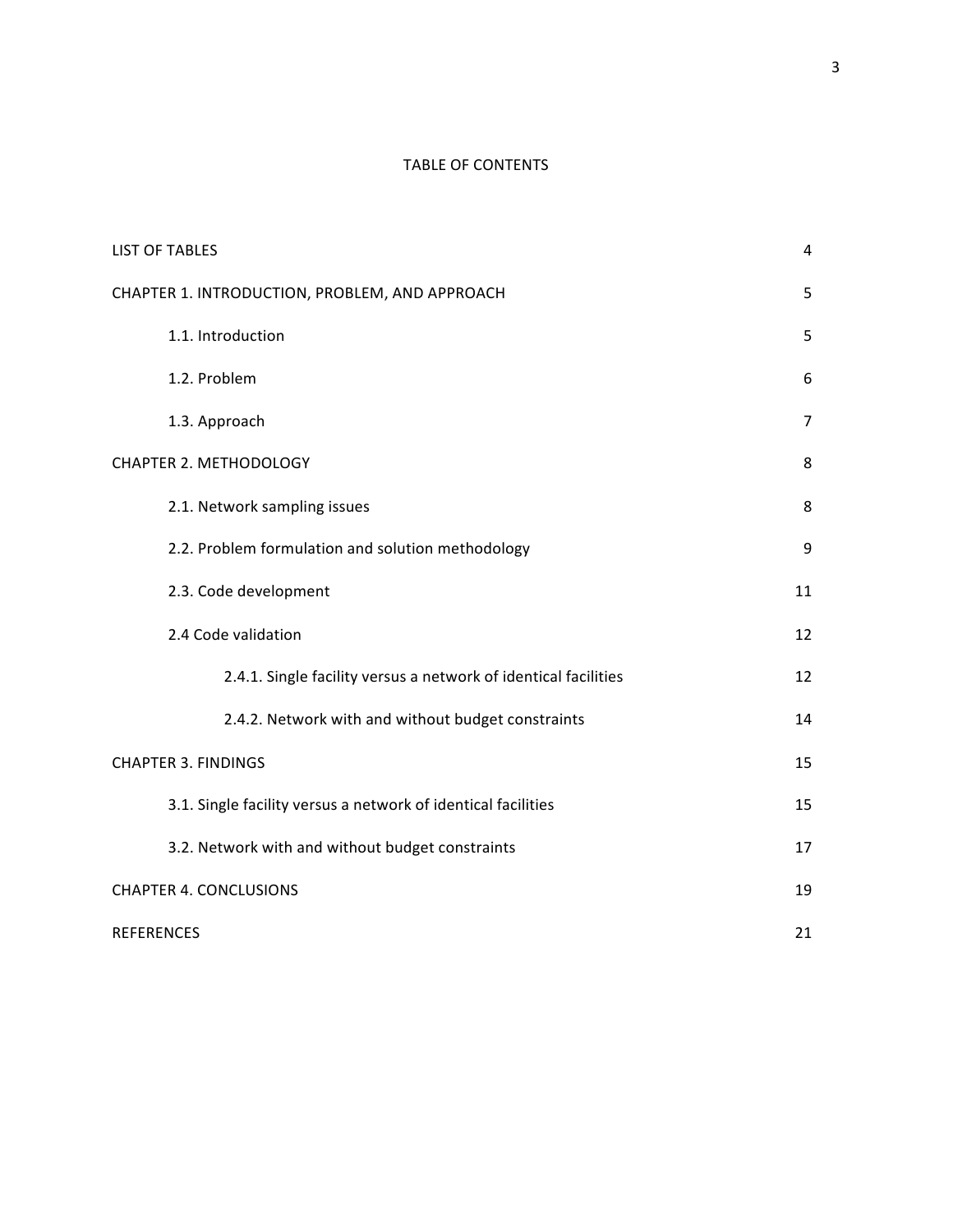#### LIST
OF
TABLES

| Table 1: Transition probabilities under routine maintenance                                                                                           | 13 |
|-------------------------------------------------------------------------------------------------------------------------------------------------------|----|
| Table 2: Transition probabilities under rehabilitations                                                                                               | 14 |
| Table 3: Routine maintenance cost $(\frac{\xi}{m^2})$ scenarios                                                                                       | 14 |
| Table 4: Value of objective function $(\frac{\xi}{m^2})$ at optimality<br>for different cost scenarios, network and single facility cases             | 15 |
| Table 5: Optimal IM&R policies as a function of information vectors<br>for the Base scenario, network and single facility cases                       | 16 |
| Table 6: Total, user, IM&R and terminal costs $(\frac{\xi}{m^2})$ at optimality<br>with and without the budget constraints for Alternative Scenario 2 | 17 |
| Table 7: Optimal IM&R policies with and without<br>budget constraints for Alternative Scenario 2                                                      | 18 |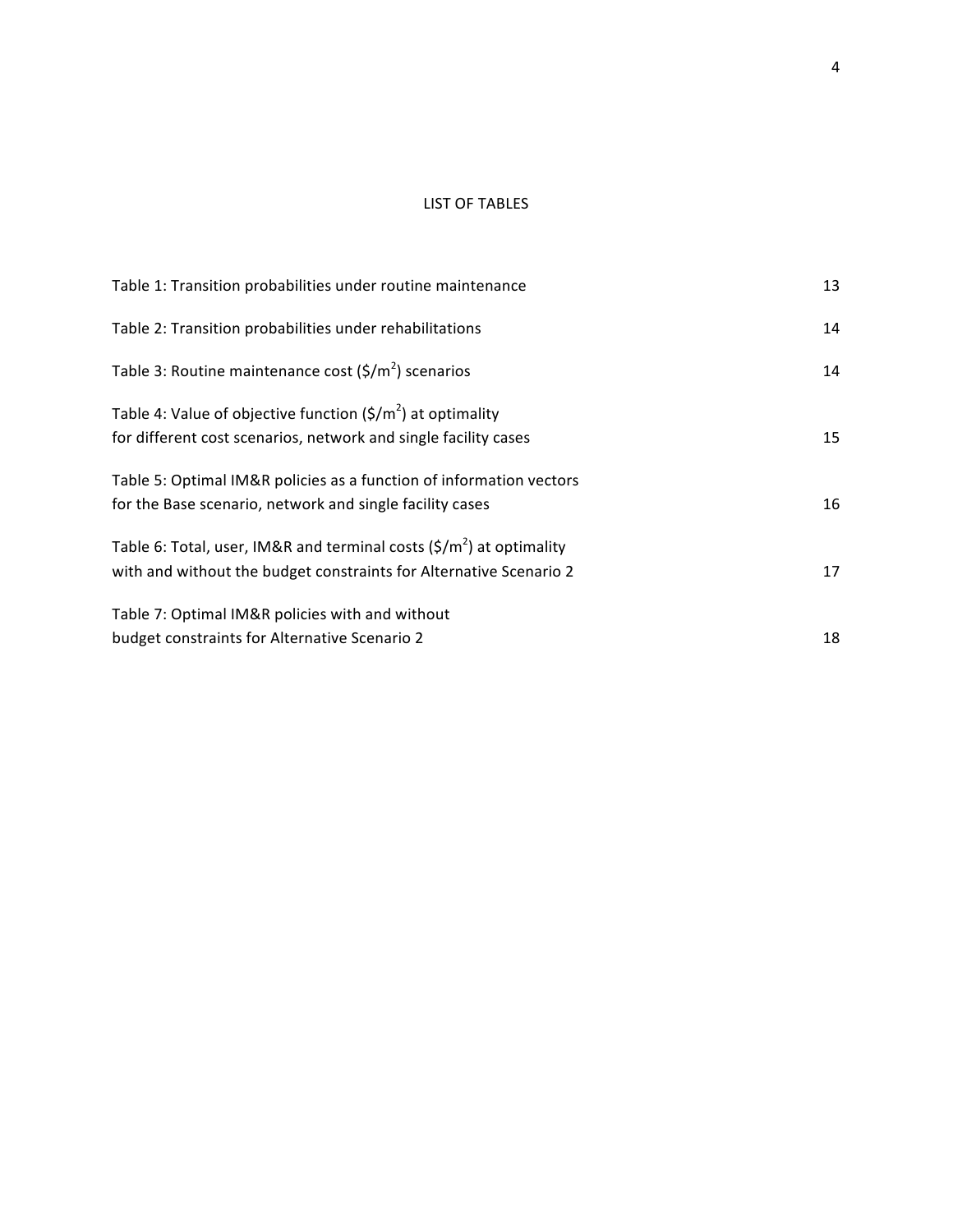#### CHAPTER
1.
INTRODUCTION,
PROBLEM,
AND
APPROACH

#### 1.1.
Introduction

Infrastructure systems consist of spatially extensive and long-lived sets of interconnected facilities, which are usually constructed through public, private, or joint endeavors for public or commercial use. The life-cycle of infrastructure systems is a complex and dynamic process, which consists of physical, managerial
decision‐making,
and
economic
elements
interacting
with
one
another.
Examples
of infrastructure
types
include
roadways,
railways,
runways,
pipelines,
and
water
distribution
and wastewater collection systems. Even though the issues addressed in this study are valid for any facility type
network,
the
application
of
interest
relates
to
roadways.

Over the past two decades, several new non-destructive inspection technologies have been developed and applied in collecting raw condition data and processing them (McGhee, 2004) to produce useful condition input to infrastructure inspection, maintenance, and rehabilitation (IM&R) decision-making aimed at minimizing total expected life-cycle cost over a specified planning horizon. In response to the developments in inspection technologies, decision-making methods have also evolved in that the optimum combination of inspection decisions on the one hand and maintenance and rehabilitation decisions on the other are determined based on an economic evaluation that captures the long-term costs
and
benefits.

The most recent of such advances addressed the question of optimizing condition sampling for a specific facility. However, agency budgetary constraints and network effects can only be addressed in the decision‐making
process
when
all
the
facilities
are
considered
simultaneously
as
an
interconnected network. While, the question of dealing with a network of facilities in making maintenance and rehabilitation
decisions
has
been
addressed
in
the
literature,
this
treatment
does
not
consider
condition sampling whereby each facility could require a different set of sample sizes over time. Doing so is valuable given the network nature of facilities that most infrastructure agencies are responsible for, the increasing number of inspection technology choices with possible varying degrees of accuracy and cost, and budget constraints agencies have to work within. During this reporting period (year 1 of a 2-year project) a methodology was developed to address the extension of the single facility level problem to the
network
level
whereby
the
uncertainty
due
to
condition
sampling
is
captured
and
its
related decision
variables
included
in
the
IM&R
decision‐making
process.

This report first presents the various possible considerations of a network treatment and specifies the aspects
being
considered.
Following
that,
the
formulation
of
the
problem,
its
solution
methodology, code development, and code validation methodology are presented. The preliminary finding regarding code
validation
follow,
after
which
the
report
closes
with
conclusions.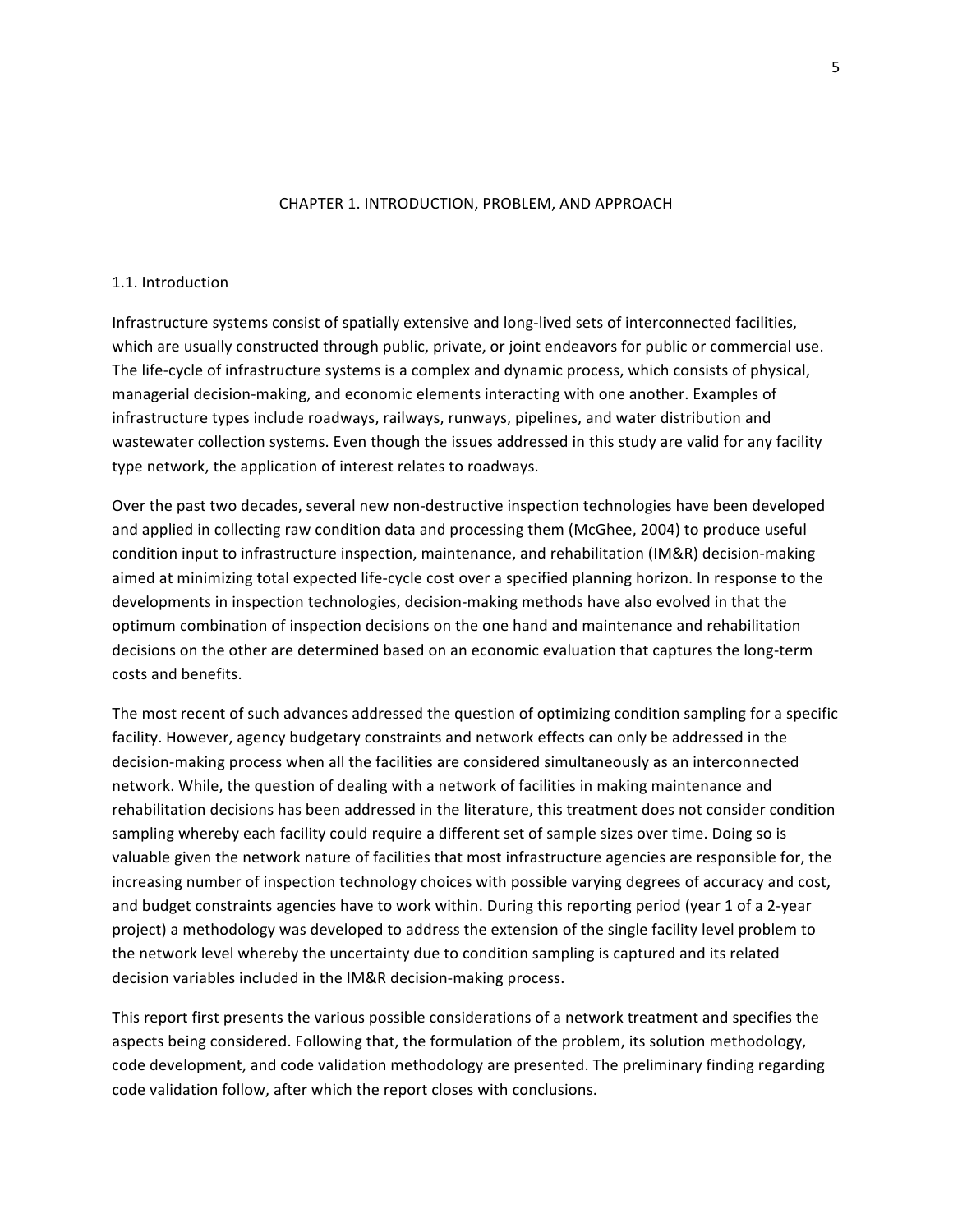#### 1.2.
Problem

Inspection deals with the gathering of data on the extent of facility damage expressed by variables such as pavement cracking and rutting (in the case of roadways). The data may be collected by visual inspection,
through
manual
measurements,
or
by
sensors.
An
average
of
collected
damage measurements (by a single inspection technology) over a field is an estimate of the current condition of that field, and, in turn, is one primary input to forecasting future condition of a facility. A field is defined as a section of infrastructure where condition behaves homogeneously over space and time (Mishalani and
Koutsopoulos,
1995,
2002)
and
where
typically
one
inspection
technology
is
employed.

The developments in non-destructive inspection technologies allow agencies to estimate facilities' conditions using large amount of data. The quality of measurements, the sample size, and the nature of correlation among condition variables at different locations determine the accuracy of condition estimates.
Of
course,
more
accurate
estimates
potentially
lead
to
more
effective
maintenance
and rehabilitation
decisions
an
optimal
cost.
Consequently,
the
expected
combined
user
costs
and maintenance and rehabilitation costs are reduced over the planning horizon. However, more accurate information requires more resources such as increased inspection frequency, advanced inspection sensor
technologies,
larger
sample
sizes,
as
well
as
statistical
methods
that
appropriately
combine
all this
information.
Therefore,
the
optimum
combination
of
inspection
decisions
and
maintenance
and rehabilitation
decisions
should
be
determined
based
on
an
economic
evaluation
that
captures
the long‐term
costs
and
benefits.

In the inspection data collection and utilization process, two sources of uncertainty are present: measurement and spatial sampling. A distress variable is distributed along a specific homogenous section (referred to as field above) with a given constant mean value, constant variance, and spatial correlation
function
(Mishalani
and
Koutsopoulos,
1995,
2002).
Therefore,
the
values
of
condition
at *n* sample locations vary around a mean value reflecting inherent spatial correlations. The corresponding measured
condition
values
are
noisy
versions
of
the
true
condition
at
the
sample
locations
and
reflect an
additional
degree
of
uncertainty
due
to
measurement
technology
limitations
and
environmental effects
(Humplick,
1992).
The
sample
mean
of
measured
condition
is
calculated
from
these observations.
Therefore,
the
difference
between
this
condition
estimate
and
the
true
condition
mean reflects both measurement and spatial sampling uncertainty, where the latter is due to the spatial variation in the condition variables and positive correlation among them. Together with forecasting uncertainty, which is introduced when predicting future condition (Carnahan et al., 1987; Madanat, 1993, Madanat and Ben-Akiva, 1994), the combination of these three sources of uncertainty could affect the resulting M&R decisions through their influence on the quality of condition estimation and forecasting.

The question of dealing with an entire network of facilities in making maintenance and rehabilitation decisions was addressed by Smilowitz and Madanat (2000) (henceforth referred to as the S&M study), however, this treatment does not consider condition sampling whereby each facility could require a different set of sample sizes over time. Incorporating Sampling uncertainty in IM&R decision-making and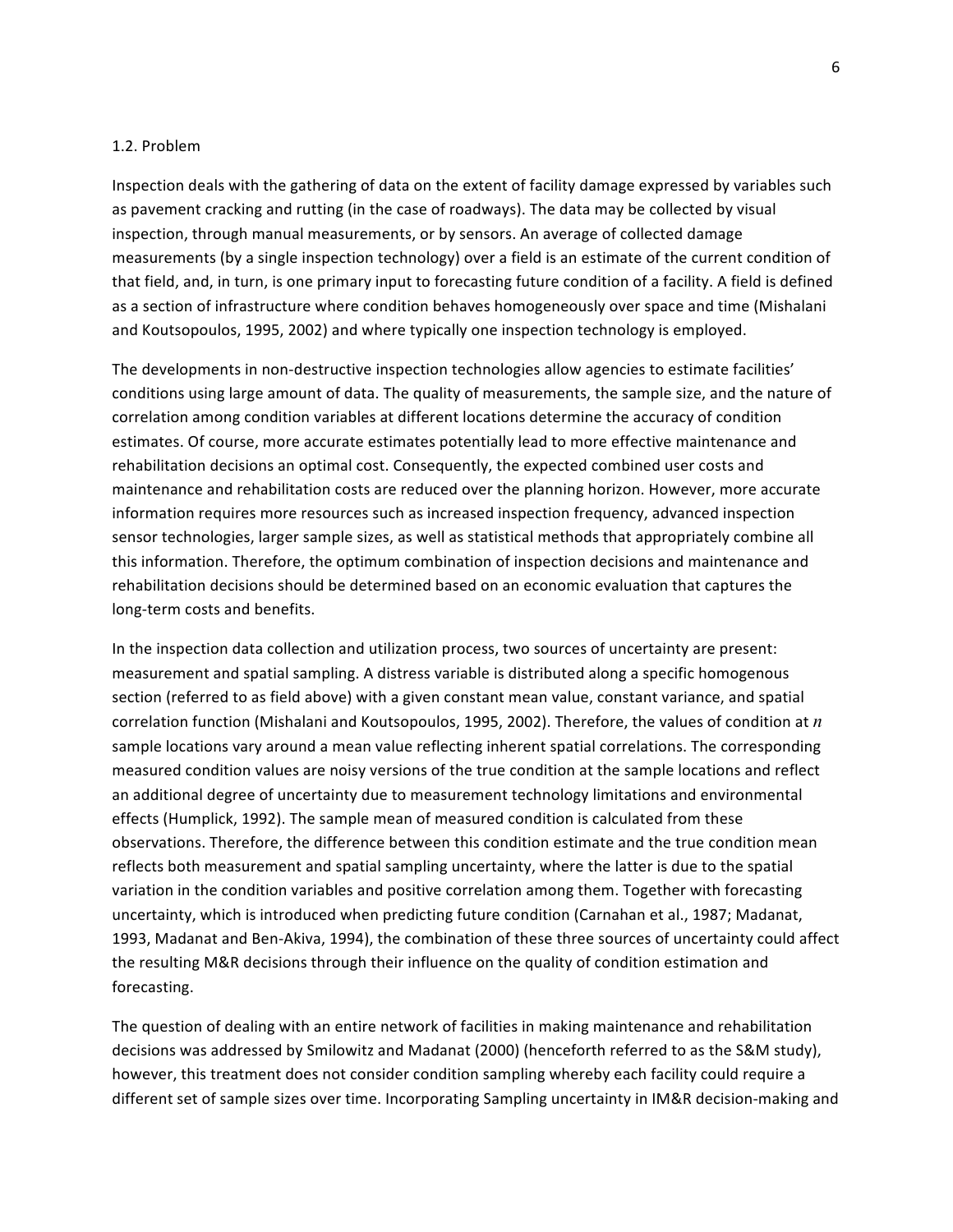including the sample size as a decision variable for a single homogeneous facility (or field) was addressed by Gong (2006) and Mishalani and Gong (2008, 2009) (henceforth referred to as the G&M study). This study addresses the extension of the single facility level problem to the network level whereby the uncertainty due to condition sampling will be captured and its related decision variables included
in
the
IM&R
decision‐making
process.

## 1.3.
Approach

In this reporting period, the research effort builds upon the S&M study on optimizing IM&R policies for a network of facilities without any condition sampling considerations and the G&M study on optimizing condition
sampling
for
a
single
facility.
Each
study
has
addressed
separately
one
of
the
two
main
aspects of this research projects, namely condition sampling and network treatment of decision-making. Thus, building upon these two approaches by incorporating both elements in a consistent manner within a single
framework
is
an
effective
approach
to
follow.

The activities during year 1 of this 2-year project have been divided into the following categories:

Activity 1: Outline the issues that could be considered in addressing the condition sampling at the networks
level.

Activity 2: Formulate the problem taking into account the issues deemed most critical under Activity 1 above
and
devise
a
solution
methodology.

Activity 3: Develop and write computer code to solve the formulation following the devised solution methodology
under
Activity
2
above.

Activity 4: Validate the code developed under Activity 3 above.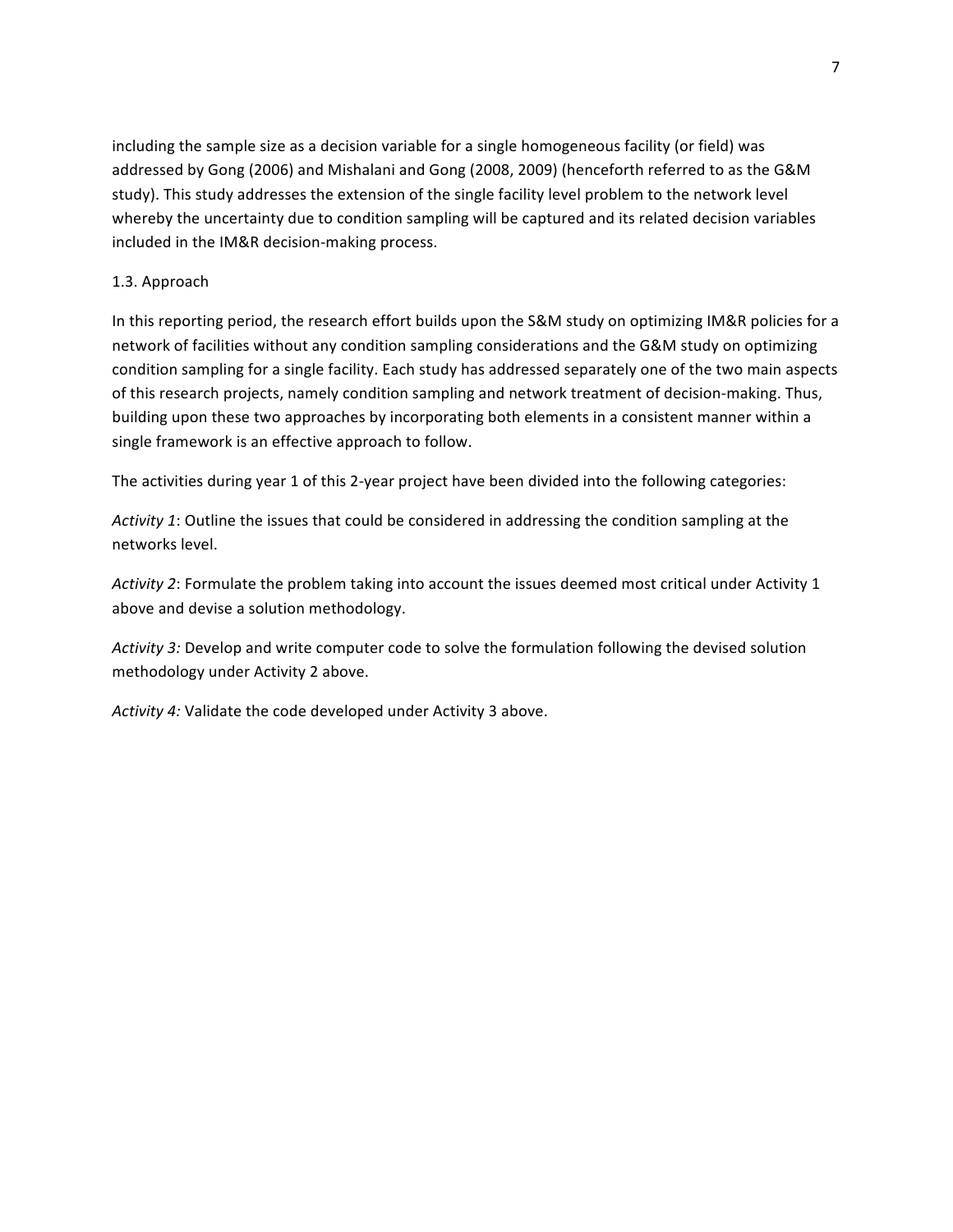#### CHAPTER
2.
METHODOLOGY

This
chapter
is
organized
by
the
four
activities
outlined
above.

#### 2.1.
Network
sampling
issues

When considering a network of facilities, various dimensions can be considered including: length heterogeneity of the facilities, condition similarity of facilities, costs independent and dependent on network
structure,
and
budget
constraints.
Each
dimension
is
discussed
in
what
follows.

The S&M study assumed a single facility length. However, given the definition of homogeneous facilities referred to in section 1.2, the lengths of facilities within a network will vary from facility to facility. In the presence of spatial correlation among condition observations within a homogenous facility, which is known to exist as is also referred to in section 1.2, the effects of sampling on the uncertainty of condition
assessment
will
depend
on
facility
length. Therefore,
in
this
study
the
developed
formulation considers
facilities
of
varying
lengths.

Addressing decision-making under uncertainty is at the core of the S&M and M&G studies and this one as well. In doing so, however, the number of possible future condition related states to consider increases exponentially over time, which results in computational difficulties for realistically long planning
horizons.
As
is
done
in
the
previous
two
studies,
similar
states
are
grouped
together
to
reduce the computational cost. The state of the system at a given point in time is characterized by the so-called augmented state, which includes all the observed condition states and actions taken up to that point. To readily address this grouping in a straightforward manner, the sufficient statistic known as the information vector is used to represent the state instead. The information vector is the probability mass function of the true condition state given the augmented state, which can be calculated directly for each augmented state using Bayes' Law. As a result, each information vector corresponds to a given augmented state. An important advantage of resorting to information vectors instead of augmented states is that the similarity between various information vectors can be readily measured and similar vectors can be grouped. This grouping could be achieved by assuming that the elements of information vectors take some predetermined set of discrete values (e.g., 0.0, 0.1, 0.2, ... 0.9, and 1.0). Each information vector is mapped into one of the finite possibilities and, therefore, similar vectors will be mapped
into
the
same
vector
among
the
set
of
predetermined
vectors,
thus
effectively
grouped.

There are numerous costs at play in IM&R decision-making, some of which depend on the specific network structure and some do not. One of the components of user cost is the vehicle operating cost as a function of the condition of the facility. Another is the delay due to IM&R activities. Both are considered in this study. However, at this stage, delays resulting from network interactions in the form of spillovers upstream
and
onto
other
paths
are
not
modeled.
IM&R
include
the
fixed
and
variable
costs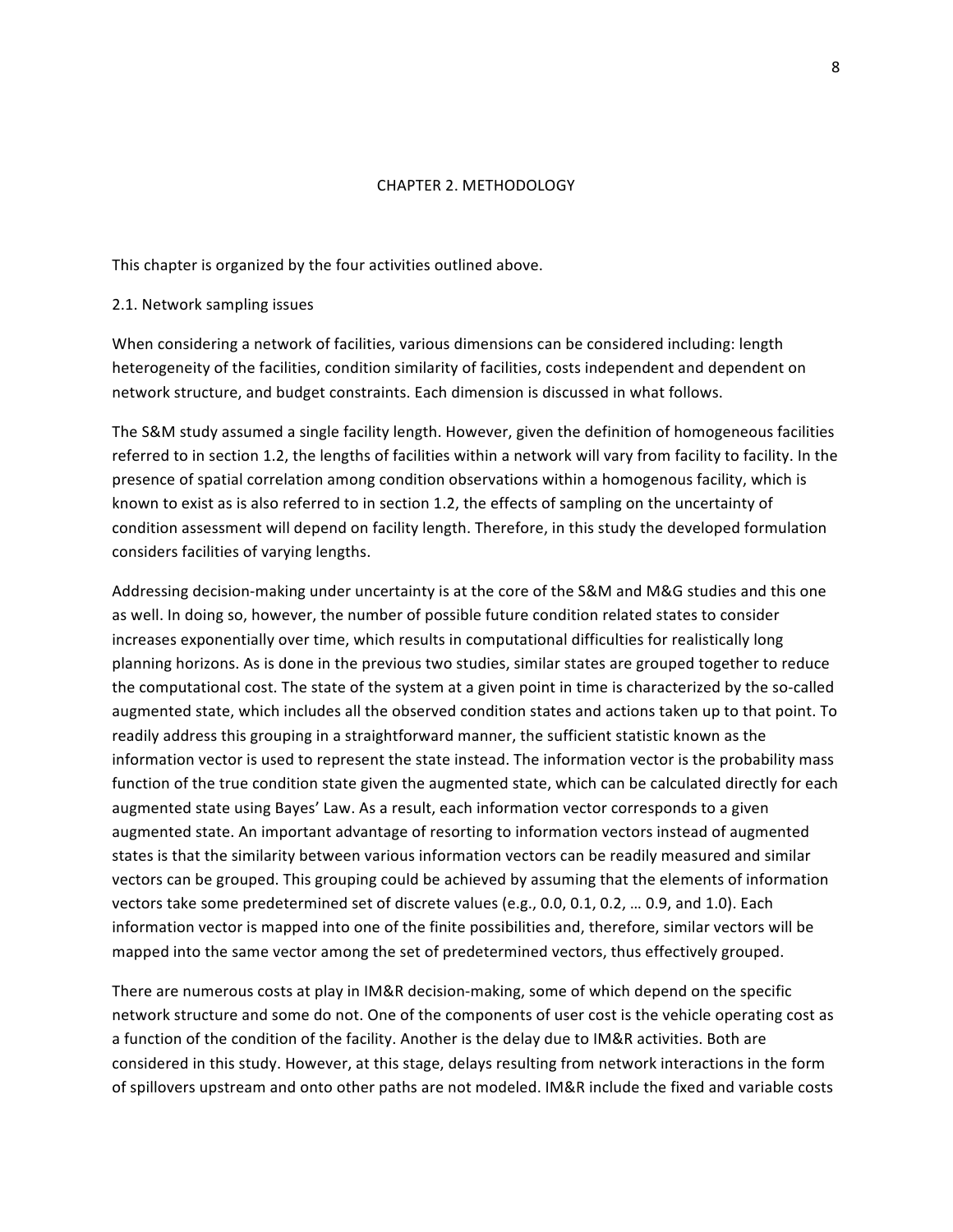associated with applying the activities, some of which are a function of the condition state. Again in the case
of
these
costs,
at
this
stage,
the
elements
that
depend
on
the
structure
of
the
network
including the
interactions
of
labor,
equipment,
and
material
transportation
costs
are
not
modeled.

Finally, as already discussed, budget constraints can only be considered at the network level, a critical motivation for addressing the optimal IM&R decision-making problem at the network level in light of the common
budget
constraints
public
agencies
face.
In
this
study,
the
budget
constraints
are
restricted
to apply to maintenance and rehabilitation costs, one of the largest costs an agency incurs in this context. Nevertheless, other constraints do apply, but are not considered at this stage. Such constraints include labor, equipment, and material availability, which could depend on the structure of the network as well.

#### 2.2.
Problem
Formulation
and
solution
methodology

As
already
pointed
out,
based
on
the
S&M
study
regarding
the
network
level
infrastructure management
problem
without
sampling
and
the
G&M
study
regarding
facility
level
infrastructure management with sampling, this study focuses on network level IM&R decision making with sampling. The following items have been incorporated in the developed integrated formulation for addressing the sampling
problem
at
the
network
level.

Condition states: As in the S&M and G&M studies, assessed facility condition is assumed to fall into one of
a
finite
number
of
discrete
condition
states.

Information vector: Due to measurement error and inherent variability in condition within a facility, it is impossible to know the true condition state with certainty. However, as already discussed in section 2.1, given
the
current
condition
assessment
through
measurement
and
sampling
and
historical
information including previous measurements and IM&R actions, the posterior probability mass function of the true condition state of each facility (the information vector, I) can be determined. As already discussed, the information vector is a sufficient statistic that corresponds to a given assessed conditino through the calculation
discussed
above.

Facility age: The age of a facility is defined as the number of years since it was last rehabilitated. It is important to keep track of age in addition to time because the transition probabilities (discussed below) depend
on
age.

Transition probabilities: Transition probabilities specify how facility condition evolves during the next time period, given its current condition state, age, and the maintenance and rehabilitation action applied. More specifically, a transition probability represents the likelihood of a facility to transition to a certain
state
in
one
period
given
the
state
it
is
currently
in.
Therefore,
transition
probabilities
can
be organized into a matrix representing all combinations of transitions from state to state. Two facilities in the
same
condition
state
to
which
the
same
routine
maintenance
action
is
applied,
will
have
different transition probabilities if their age is different. The facility with lower age has a smaller probability of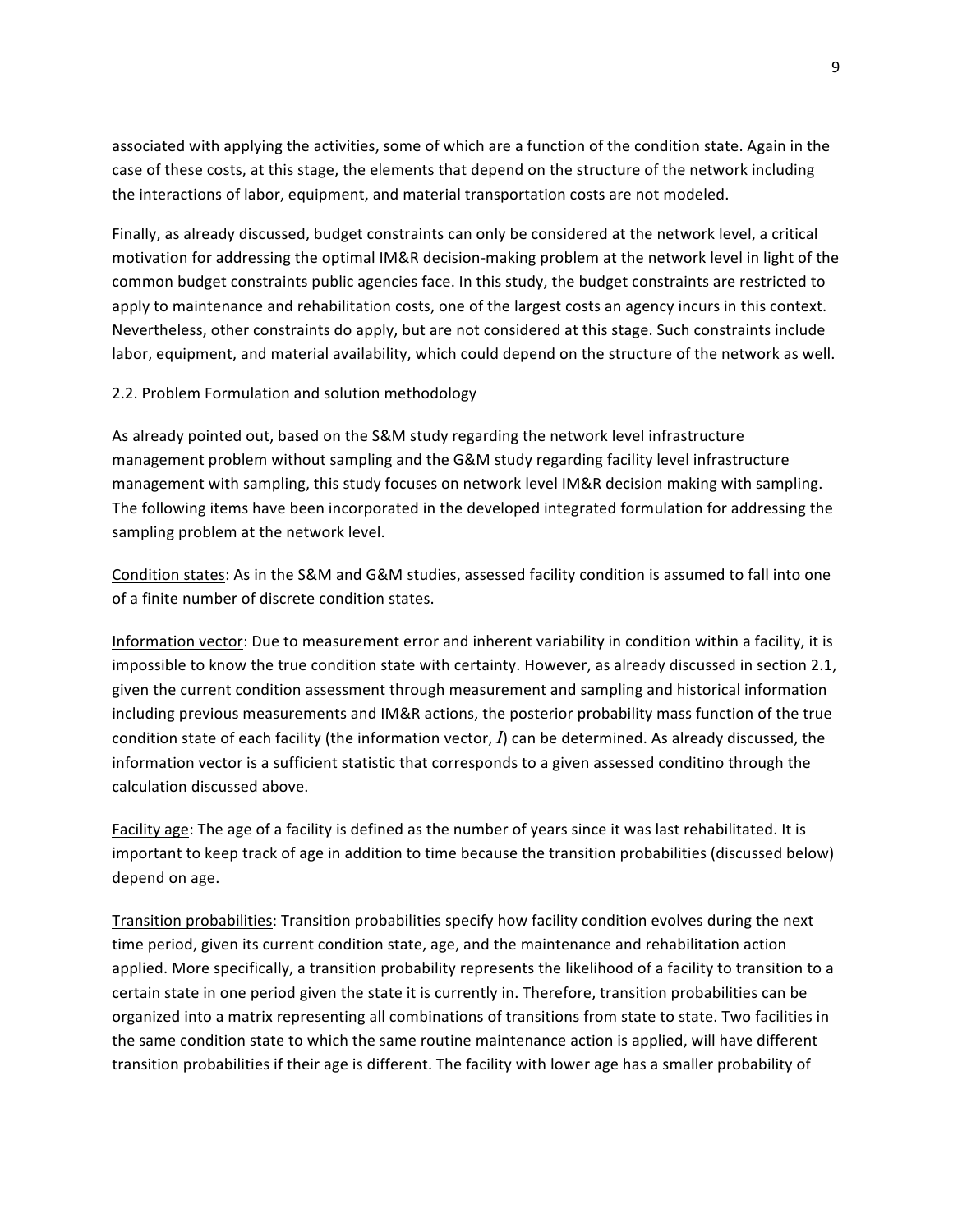deteriorating to a poorer state during the next period. Therefore, it is important to allow for non‐stationary
transition
probabilities
conditional
on
the
age
of
a
facility.

Sampling uncertainty: As developed in detail in the G&M study, the variance of the assessed condition is a critical element of the formulation and is determined as a function of the measurement technology, sample size, and the characteristics of the facility (in terms of the inherent variability in condition and the
spatial
correlation).

Costs: In addition to the user and IM&R costs discussed in section 2.1, the hypothetical terminal cost incurred at the end of the time horizon represents the cost of bringing the facility back to the best condition state for the purpose of equalizing the service life from that point onward. The terminal cost is denoted by  $TC(l, I)$  where  $l$  denotes the length of the facility in question. The expected value of all other costs combined is denoted by  $EC(l, I, a, r, n)$  where  $a$  denotes the maintenance and rehabilitation action and r the inspection technology.

Decision variables:  $W_{t}(l, y, I, a, r, n)$  denotes the number of facilities whose information vector is  $I$  , whose length is l, of age y (i.e., they hasn't been rehabilitated for y years), on which maintenance and rehabilitation action  $a$  will be performed, and inspection technology  $r$  will be used with  $n$ samples. In addition,  $W_{\tau}(l,I)$  is the number of facilities of length l in information vector I at the end of the planning horizon. As in the case of the S&M study, the nature of the decision variable when solving the network problem is that of a randomized policy. That is, facilities associated with the same information vector could receive different actions (optimally determined). Such a result is possible due to the presence of budget and condition constraint (discussed in more detail below). It is important to note that which of the facilities associated with the same information vector receives which policy when such
solutions
are
arrived
at
is
not
part
of
the
solution
outcome.

Objective function: For each feasible realization of the decision variables, the expected discounted cost includes the user, inspection, maintenance and rehabilitation, and terminal costs. Therefore, the objective
is
given
by

$$
\min \sum_{t} \alpha^{t} \sum_{l} \sum_{y} \sum_{l} \sum_{a} \sum_{r} \sum_{n} EC(l, l, a, r, n) \times W_{t}(l, y, l, a, r, n) + \alpha^{T} \sum_{l} \sum_{l} TC(l, l) \times W_{T}(l, l)
$$

Note
that
the
expected
discounted
cost
is
a
linear
function
of
the
decision
variables.

#### Constraints:

Non-negativity: These constraints guarantee that each decision variable is non-negative.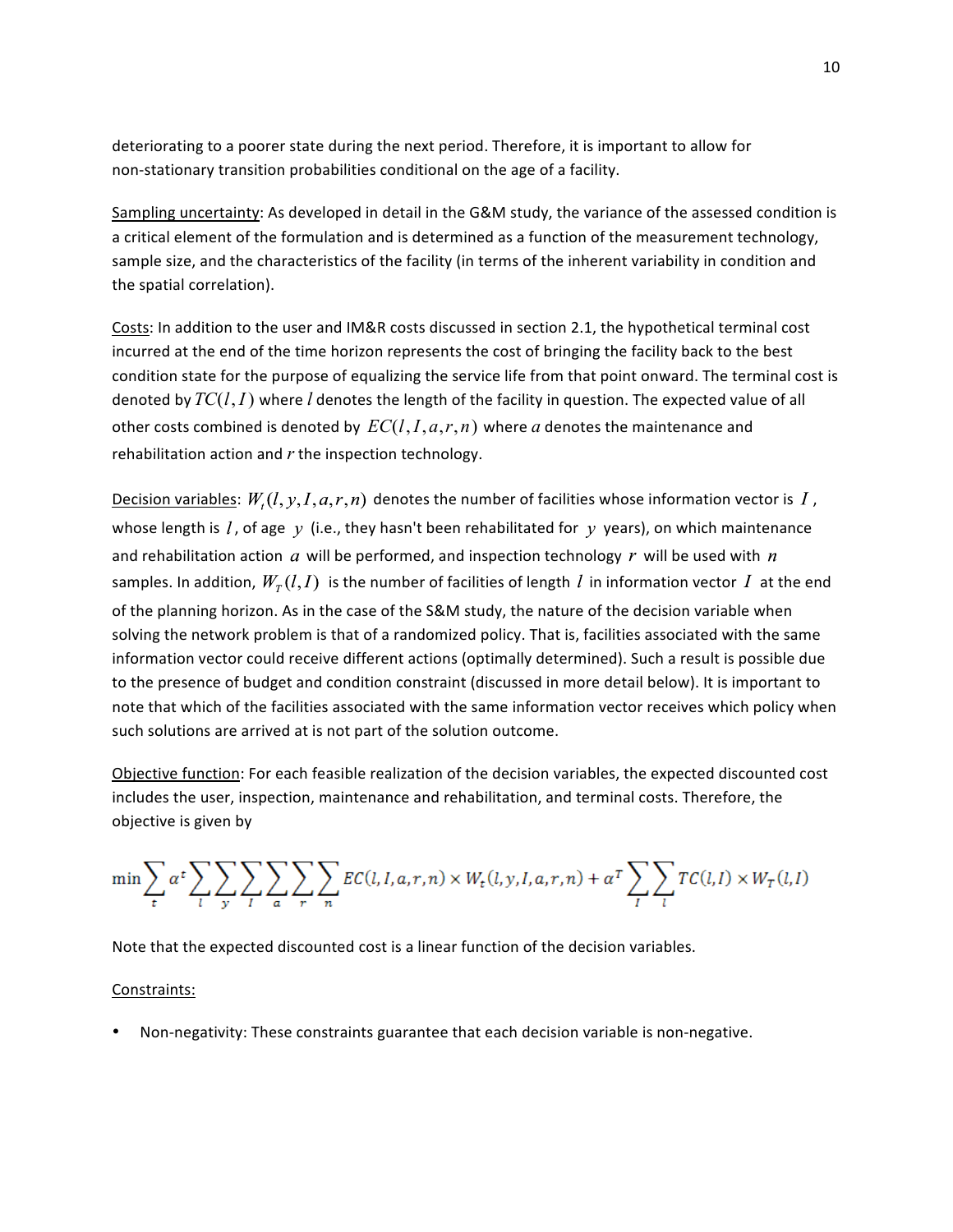- Conservation: These constraints ensure the conservation of facilities over time. That is, the information vectors must transition from one period to the next in a manner consistent with the condition
state
transition
probabilities.
- Initial state: The initial distribution of facilities as defined by a set of information vectors is assumed known.
- Condition states: These constraints require that the proportion or number of facilities in the condition
states
considered
to
be
poor
are
bounded
by
a
maximum
value each
year.
- Budget: These constraints require that the IM&R cost is bounded by a maximum and possibly a minimum
value
each
year.

At this point, the problem is reduced to finding the values of the decision variables that satisfy all the constraints and achieve the minimal objective function value. Since the objective function and all the constraints are linear with respect to the decision variables, the problem can be solved using linear programming (LP). However, the size of the optimization problem grows fast with added dimensionality, and standard LP routines in MATLAB (the currently adopted programming software as is discussed in more detail below) may not be adequate for solving such large problems. Eventually, LP routines that can
handle
realistically
large
problems
should
be
resorted
to.

It is worthwhile to note here that while the network level formulation can be solved using LP due to the nature of the decision variables and formulation, at the facility level, the decision variables take the form of the actual inspection technology, sample size, and maintenance and rehabilitation action indexes and, therefore, LP does not apply. In the case of the G&M study (and some other facility level studies
preceding
it),
dynamic
programming
was
used
to
solve
the
problem.

## 2.3.
Code
development

MATLAB 2007a has thus far been used for programming and for solving the LP. The developed code includes
five
modules,
each
of
which
is
described
below.

Module 1: Prepares the inputs into a readable form. These inputs relate to the condition states, discretization degree of the elements of the information vector, discount factor, maintenance and rehabilitation activities, inspection technologies, spatial correlation, sample sizes, terminal costs, user costs, inspection costs, maintenance and rehabilitation costs, transition probabilities by age, condition constraints
by
year,
and
budget
constraints
by
year.

Module 2: Calculates intermediate elements. These include the transition probabilities for the information
vectors
based
on
the
condition
state
transition
probabilities,
measurement
accuracy and sample size; and total expected cost for each year, age, information vector, inspection technology, sample
size,
and
maintenance
and
rehabilitation
action.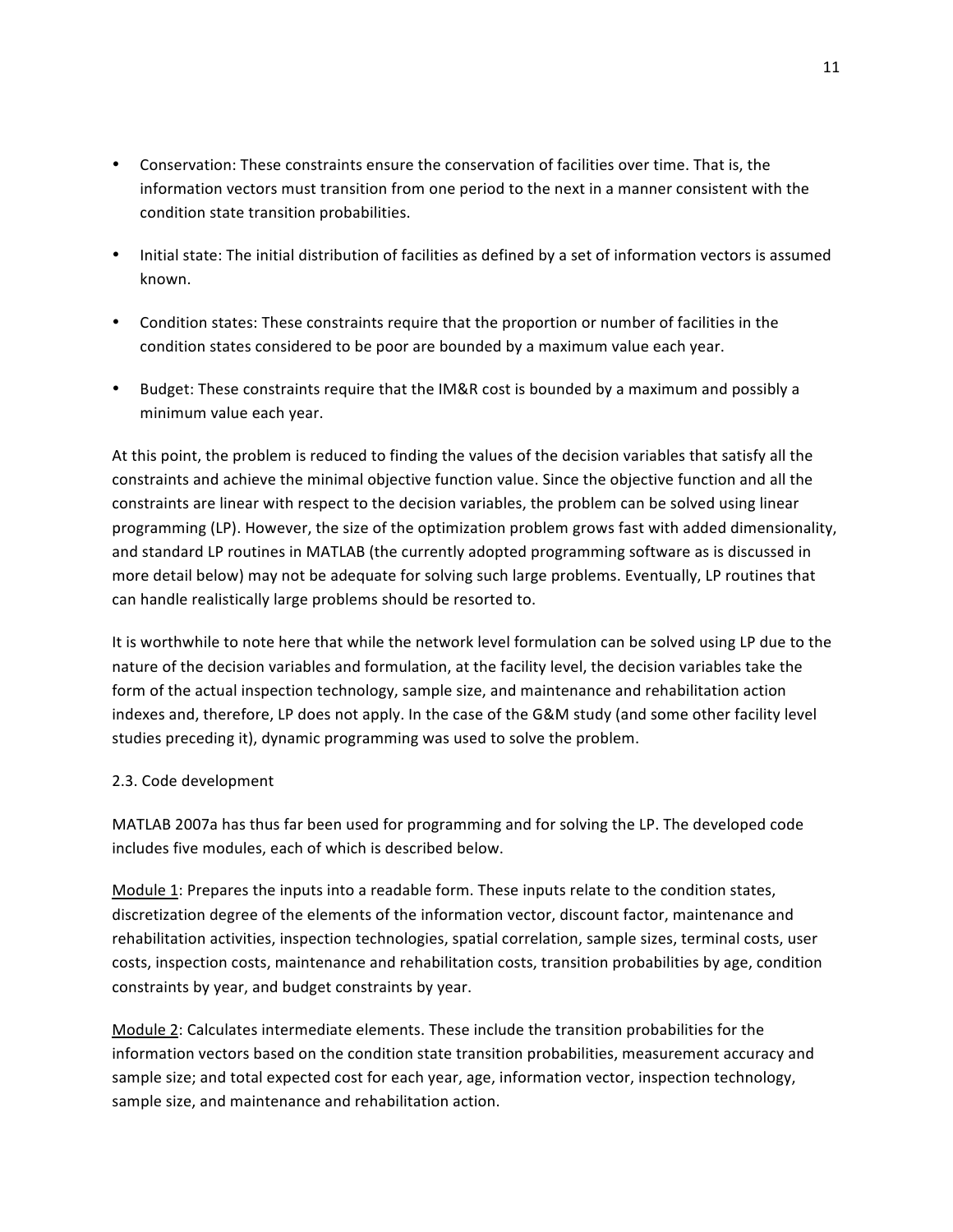Module 3: Sets up the objective function. The LP coefficients are specified based on the total expected cost
from
Module
2
and
terminal
cost
and
discount
factor
from
Module
1.

Module 4: Sets up the constraints. The non-negativity, conservation, condition, and budget constraints are
specified.

Module 5: Solves the LP. The LP solver in MATLAB is applied to solve the LP setup based on Modules 3 and
4.

While each module was extensively debugged as it was developed, it is also critical to debug and validate the integration of the five modules. The latter is the subject of the next section.

## 2.4.
Code
validation

Two approaches are being followed to validate the code that integrates the five modules to arrive at a solution to the network problem. This is an ongoing activity and, therefore, what is presented below reflects the initial stages of this process.

The first approach is based on comparing results arrived at by running the developed code that solves the network problem to results that are known to be correct. The second approach is based on running the
developed
code
that
solves
the
network
problem
under
different
scenarios
and
examining
whether the
results
change
from
scenario
to
scenario
in
a
theoretically
expected
manner.

## *2.4.1.
Single
facility
versus
a
network
of
identical
facilities*

A network problem is specified in such a manner that renders its solution to be identical to that of a single facility problem. Doing so is desirable because the code that solves the single facility problem developed in the G&M study was thoroughly tested and, therefore, the solutions it arrives at are known to be correct with a high degree of confidence. The manner in which the network problem is set up to ensure
equality
between
the
network
and
facility
level
solutions
consists
of
the
following.
First,
specify the network to be comprised of multiple facilities all of which are identical in all dimensions to the facility of the single facility problem. Second, do not impose any budget or condition constraints. If the code developed to solve the network problem in this study arrives at the same solution as that of the single facility problem (when it is theoretically expected to), then the confidence in this developed code is established. Of course, this equality must be achieved under a wide set of scenarios. At this stage only a
limited
set
of
three
scenarios
have
been
specified.

The
variable
specifications
that
are
common
to
all
three
scenarios
are
the
following:

- Three conditions states: 1, 2, and 3; 1 representing the best state and 3 the worst.
- Information vector discretization degree: 0.1. That is, each element in the information vector can
take
one
of
the
following
values:
0.0,
0.1,
0.2,
…,
0.9,
or
1.0.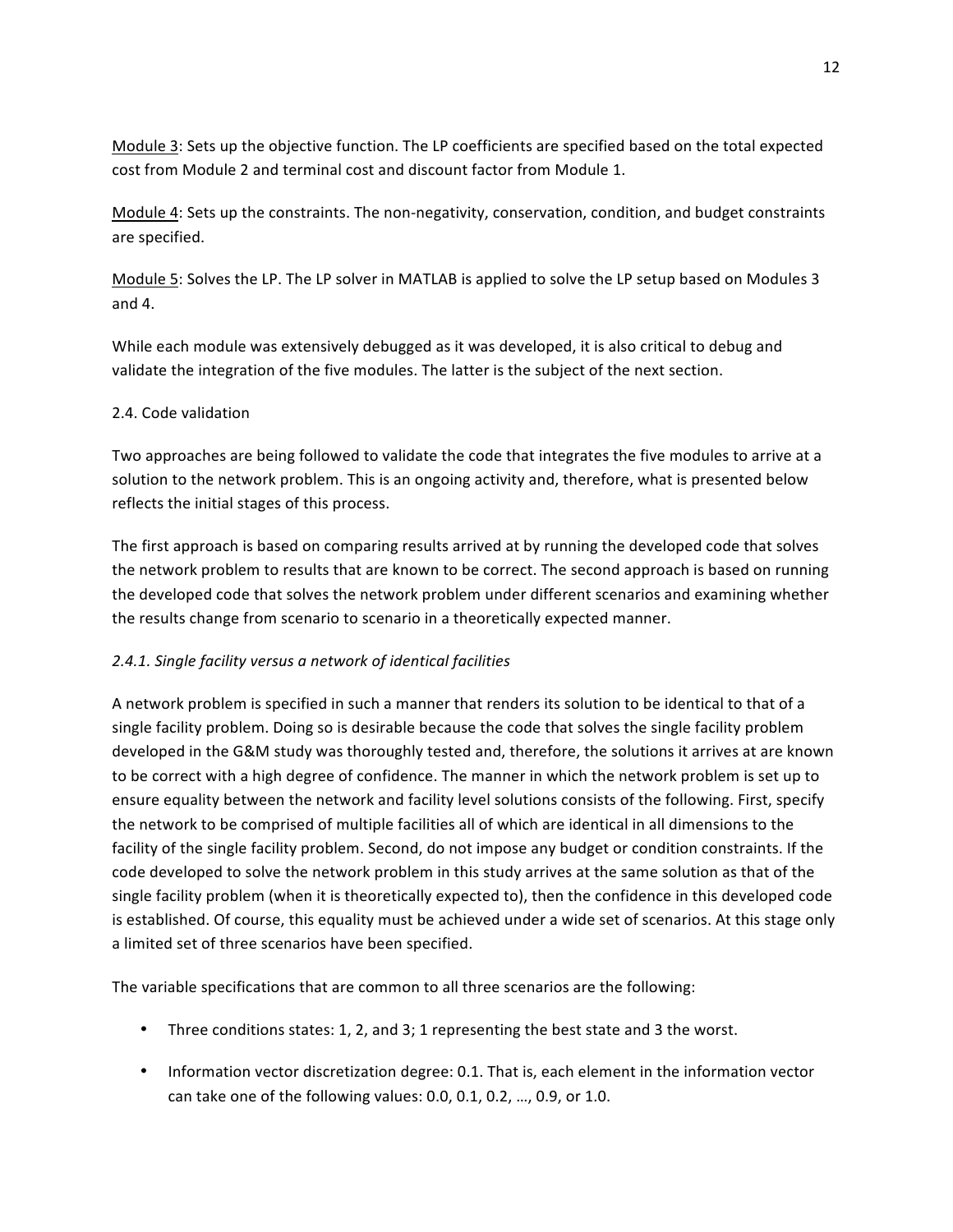- Initial
condition
state:
1
with
probability
1.0.
- Spatial
correlation
of
condition:
0.
- Two inspection technologies: low (1) and high (2) measurement error technologies.
- Four sapling levels: 4 represents a 100% sampling, 3 represents 60%, 2 represents 20%, and 1 represents
0%
(and
thus
no
inspection).
- Two maintenance and rehabilitation activities: routine (1), and rehabilitation (2).
- Inspection cost (from the G&M study):

 $0.10025 + 0.00023368 \times$  (sample size) for the low measurement error technology (1), and

0.0134 + 0.000085 x (sample size) for the high measurement error technology (2).

- Rehabilitation cost (from the G&M study): 64.869 \$/m<sup>2</sup>.
- User cost (from the G&M study): 36.937, 70.835, and 100.000 \$/ $m^2$  for conditions states 1, 2, and
3,
respectively.
- Terminal Cost (from the G&M study): 0.155, 5.195, and 14.058 \$/m<sup>2</sup> for conditions states 1, 2, and
3,
respectively.
- Transition probabilities: The transition probabilities under routine maintenance and rehabilitation are set as shown in Tables 1 and 2, respectively.

| From\To        | 1    | $\overline{2}$ | 3    |  |  |  |  |  |
|----------------|------|----------------|------|--|--|--|--|--|
| $Age = 1$      |      |                |      |  |  |  |  |  |
| 1              | 0.92 | 0.08           | 0.00 |  |  |  |  |  |
| $\overline{2}$ | 0.00 | 1.00           | 0.00 |  |  |  |  |  |
| 3              | 0.00 | 0.00           | 1.00 |  |  |  |  |  |
| $Age = 2$      |      |                |      |  |  |  |  |  |
| 1              | 1.00 | 0.88           | 0.12 |  |  |  |  |  |
| 2              | 2.00 | 0.00           | 1.00 |  |  |  |  |  |
| 3              | 3.00 | 0.00           | 0.00 |  |  |  |  |  |
| $Age = 3$      |      |                |      |  |  |  |  |  |
| 1              | 0.75 | 0.25           | 0.00 |  |  |  |  |  |
| 2              | 0.00 | 0.94           | 0.06 |  |  |  |  |  |
| 3              | 0.00 | 0.00           | 1.00 |  |  |  |  |  |

Table
1:
Transition
probabilities
under
routine
maintenance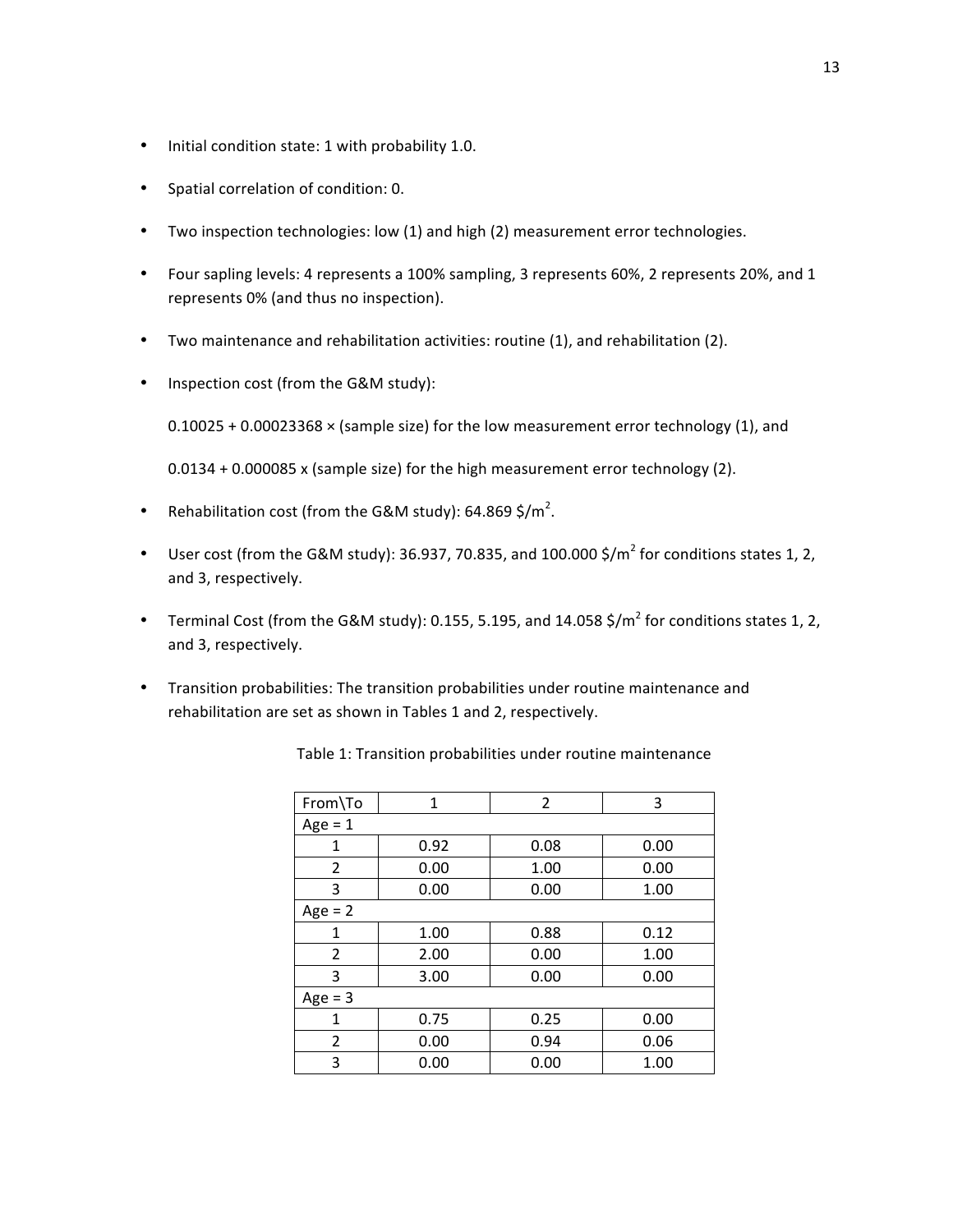| From\To |      |      |      |
|---------|------|------|------|
|         | 0.92 | 0.08 | 0.00 |
|         | 0.92 | 0.08 | 0.00 |
|         | በ ዓን | 0.08 | 0.00 |

#### Table 2: Transition probabilities under rehabilitations

The scenarios are defined by varying the routine maintenance cost as shown in Table 3. For the Base Scenario, the routine maintenance costs are adopted from the G&M study. For Alternative Scenarios 1 and
2,
these
costs
are
increased.

|                        | <b>Condition State</b> |        |         |  |  |  |  |
|------------------------|------------------------|--------|---------|--|--|--|--|
|                        |                        |        |         |  |  |  |  |
| Base Scenario          | 1.7872                 | 4.4472 | 11.4472 |  |  |  |  |
| Alternative Scenario 1 | 10.340                 | 13.000 | 20,000  |  |  |  |  |
| Alternative Scenario 2 | 20.000                 | 40.000 | 60.000  |  |  |  |  |

Table 3: Routine maintenance cost (\$/m<sup>2</sup>) scenarios

## *2.4.2.
Network
with
and
without
budget
constraints*

In this exercise, the network problem is solved under different scenarios and the changes in the results are verified against theoretically expected characteristics. Only two scenarios are specified at this stage. Further
variations
are
being
explored.

The first scenario consists of Alternative Scenario 2 from the validation exercise presented in section 2.4.1. The second scenario consists of the same specification in addition to the application of IM&R budget constraints set at 24.000 \$/m<sup>2</sup> for each year. The application of budget constraints, if binding, is theoretically expected to result in an increase in the total minimum expected cost, a reduction in IM&R cost and the application of rehabilitation given its higher cost, and an increase in the combination of user
cost
and
terminal
cost.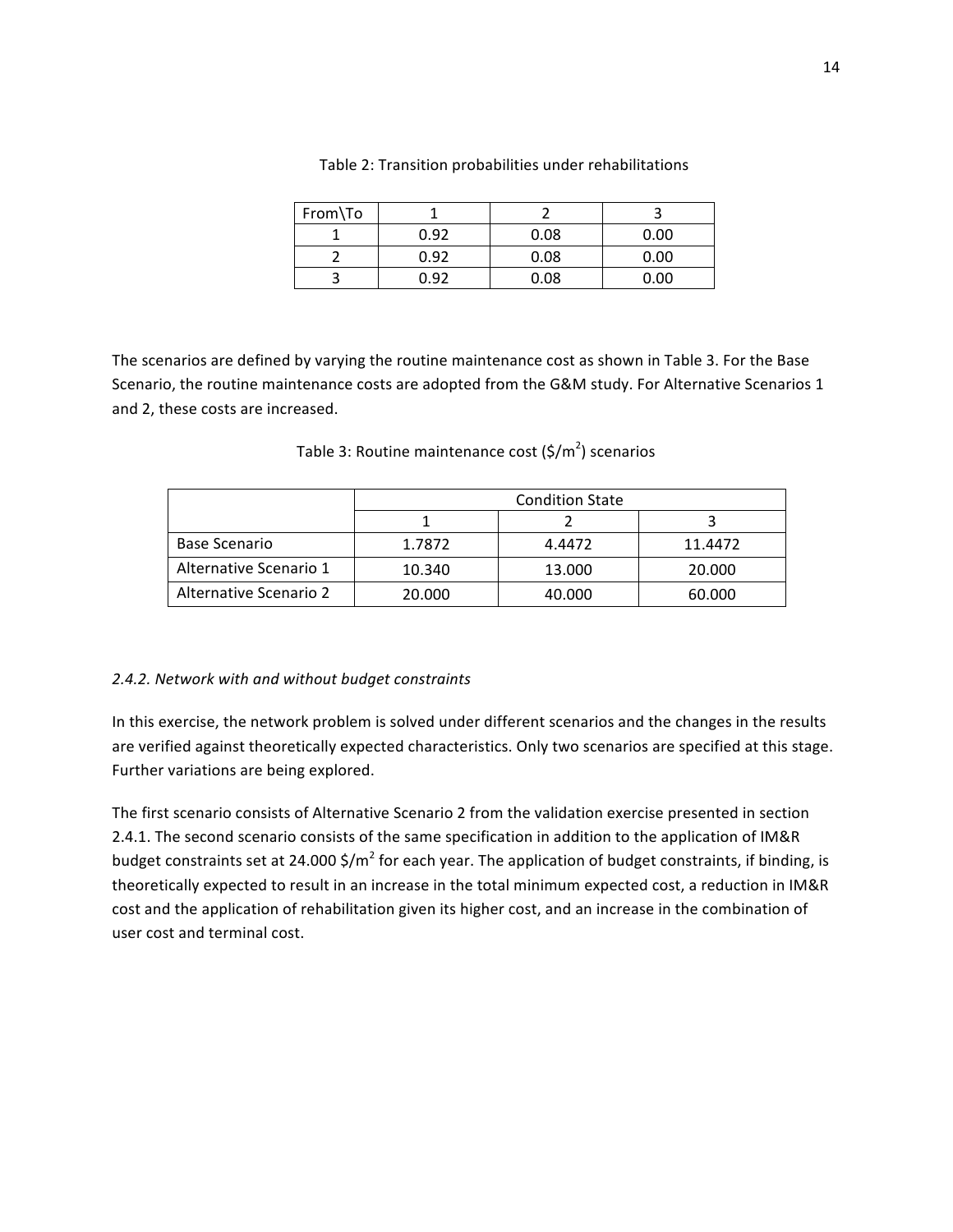#### CHAPTER
3.
FINDINGS

The findings during year-1 of this 2-year project relate to the preliminary validation of the developed code.
The
presentation
of
these
results
is
organized
by
the
two
validation
exercises.

3.1.
Single
facility
versus
a
network
of
identical
facilities

Recall, three routine maintenance cost scenarios are considered in this validation exercise. The value of the objective function at optimality is found to be the same when solving the network and single facility problems as expected (for the specific definition of the network where it consists of a set of facilities identical to the facility of the single facility problem and where no budget and condition constraints are present).
The
optimal
values
of
the
objective
function
are
shown
in
Table
4
for
each
of
the
three
cost scenarios
considered.

> Table 4: Value of objective function (\$/m<sup>2</sup>) at optimality for
> different
> cost
> scenarios,
> network
> and
> single
> facility
> cases

|                    |          | Base Scenario   Alternative Scenario 1   Alternative Scenario 2 |        |  |
|--------------------|----------|-----------------------------------------------------------------|--------|--|
| Optimal Total Cost | 139.1036 | 164.6598                                                        | 195.63 |  |

In addition to examining the value of the objective function at optimality, it is important to examine the actual optimal decision policies and compare them across the two cases of a single facility and a network of identical facilities. As already discussed, in the absence of budget and condition constraints, the optimal policies for each of these two cases must be identical. Note that due to the absence of budget
and
condition
constraint,
each
information
vector
(which,
as
already
discussed,
is
associated with a specific assessed condition state from the sample of measurements) will have only one optimal set of IM&R actions corresponding to it. That is, the randomized policy in the network case will consist of that optimal set with probability one. That set must be the same as the optimal set of IM&R actions determined for the same information vector in the case of the single facility.

Table 5 shows the optimal IM&R policies for the Base Scenario. The results are identical for both the network and the single facility cases and, therefore, they are summarized in one table. The first column indicates the year in question while the second indicates the age of the facility (time since the last rehabilitation). As already discussed, it is important to keep track of age separately from the year in question
because
the
transition
probabilities
are
age‐dependent.
The
information
vector
set
of
columns indicates the probability mass function by condition state (recall, state 1 represents the best condition and state 3 the worst). The likelihood is the probability associated with the corresponding information vector. In the network case, it represents the average percentage of facilities reflecting that particular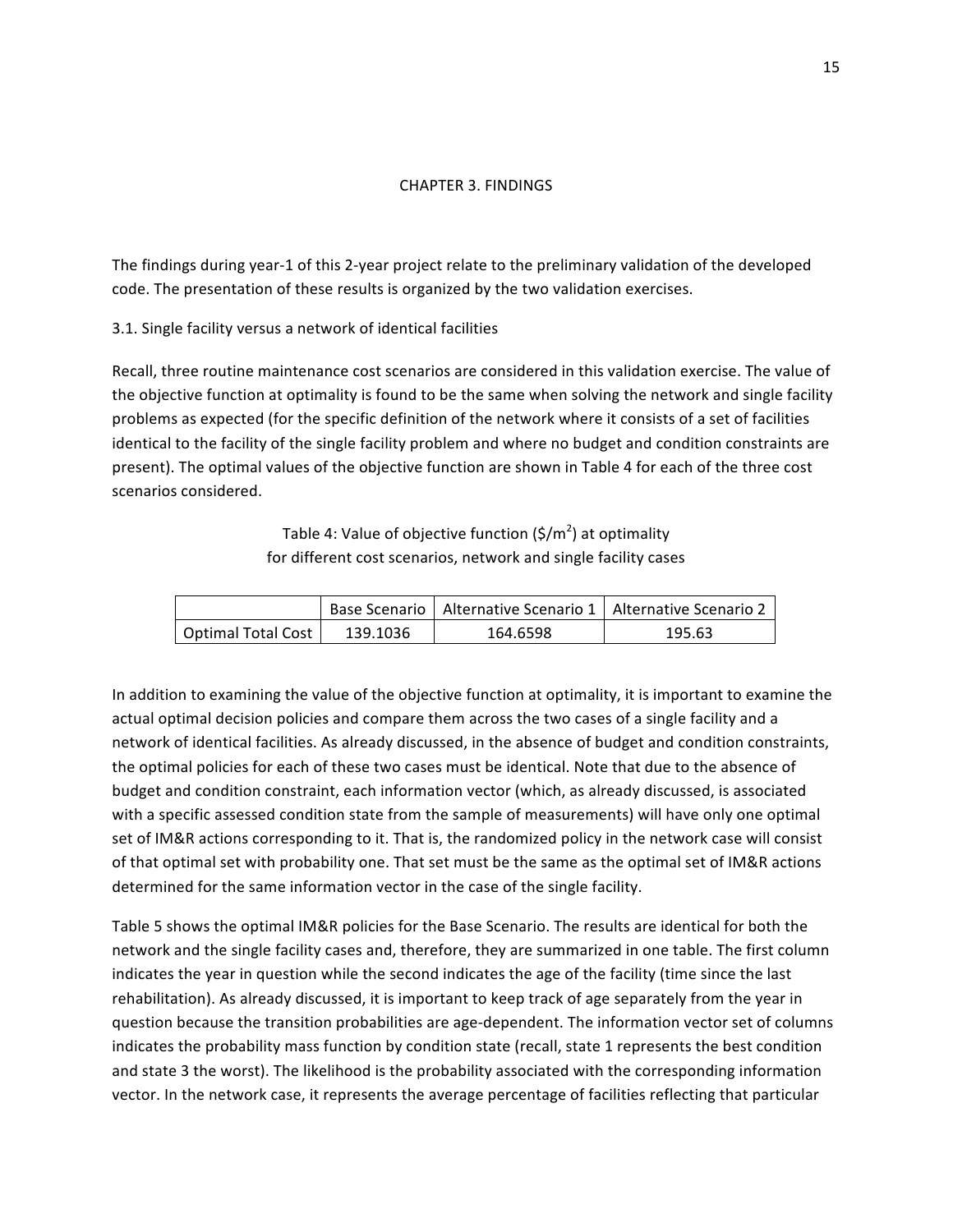information
vector.
The
last
three
columns
indicate
the
optimal
policy
regarding
measurement technology,
sample
size,
and
maintenance
and
rehabilitation
action
for
the
corresponding
information vector.

|        |                |              | <b>Information Vector</b> |     |             | Sampling       | Sample<br>Size | M&R<br>Action |
|--------|----------------|--------------|---------------------------|-----|-------------|----------------|----------------|---------------|
|        | Age            | $\mathbf{1}$ | $\overline{2}$            | 3   | Likelihood  | Tech.          |                |               |
| Year 1 | $\mathbf 1$    | 1.0          | $0.0\,$                   | 0.0 | $\mathbf 1$ | $\overline{2}$ | $\overline{2}$ | $\mathbf{1}$  |
| Year 2 | $\overline{2}$ | 1.0          | $0.0\,$                   | 0.0 | 0.801       | $\overline{2}$ | $\overline{2}$ | $\mathbf{1}$  |
|        | $\overline{2}$ | 0.8          | 0.2                       | 0.0 | 0.177       | $\overline{2}$ | $\overline{4}$ | $\mathbf 1$   |
|        | $\overline{2}$ | 0.2          | 0.8                       | 0.0 | 0.022       |                | $\mathbf{1}$   | $\mathbf 1$   |
| Year 3 | 3              | 1.0          | 0.0                       | 0.0 | 0.743       |                | $\mathbf{1}$   | $\mathbf{1}$  |
|        | 3              | 0.7          | 0.3                       | 0.0 | 0.155       |                | $\mathbf{1}$   | $\mathbf 1$   |
|        | 3              | 0.2          | 0.8                       | 0.0 | 0.072       |                | $\mathbf 1$    | $\mathbf 1$   |
|        | 3              | 0.1          | 0.9                       | 0.0 | 0.025       |                | $\mathbf{1}$   | $\mathbf 1$   |
|        | 3              | 0.0          | $1.0\,$                   | 0.0 | 0.006       |                | $\mathbf{1}$   | $\mathbf 1$   |

## Table
5:
Optimal
IM&R
policies
as
a
function
of
information
vectors for
the
Base
scenario,
network
and
single
facility
cases

For example, in year 2, the likelihood of the facility in the single facility case or each of the facilities in the network case reflecting information vector [0.8 0.2 0.0] is 0.177, and the optimal actions for facilities whose age is 2 and are found to reflect this information vector are to apply routine maintenance (index = 1) this coming year and to inspect condition at the beginning of the following year by employing the higher measurement error inspection technology (index = 2) and a sample size of 100% (index = 4) of the length of the facility. Note that since in year 1 facilities are in state 1 with probability 1.0, the likelihoods in year 2 represent the transition probabilities to each of the respective information vectors given the condition state of 1 in year 1.

Again, the results regarding the information vectors, the likelihoods, and corresponding optimal policies are found to be identical when applying the dynamic programming code to solve the single facility problem
and
the
newly
developed
linear
programming
code
to
solve
the
network
problem.
Identical results are arrived at for the two other cost scenarios. These results provide an initial indication that the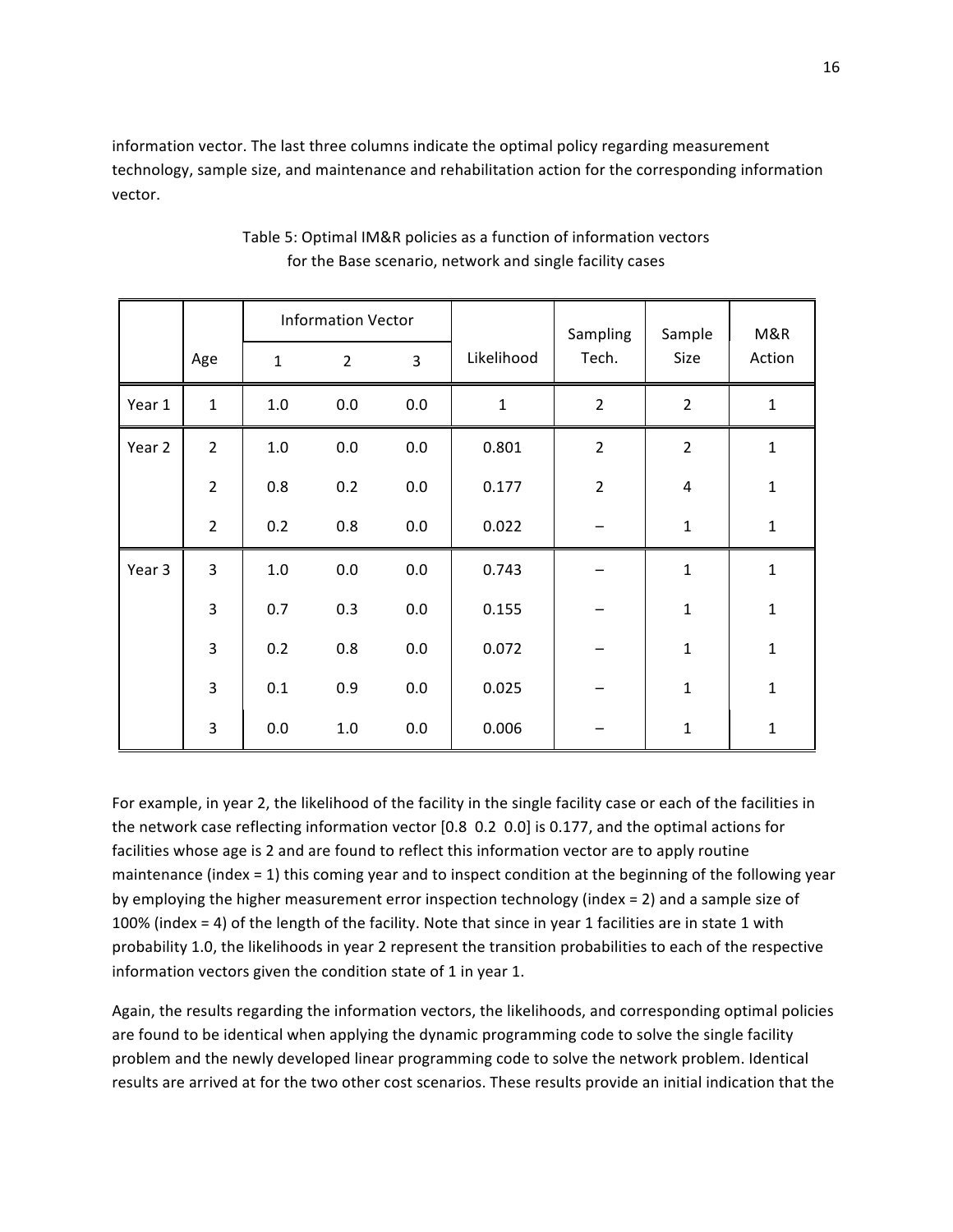code seems reliable under the limited set of scenarios it is tested under. Further examination under a wider set of scenarios is underway.

## 3.2.
Network
with
and
without
budget
constraints

The budget constraint applied to Alternative Scenario 2 is found to be binding as indicated by an increase in the value of the objective function at optimality with respect to the case of no budget constraint as indicated in Table 6. Table 6 also shows the breakdown of this total cost into IM&R, user, and terminal costs. Notice that as expected when a binding budget constraint is applied, IM&R cost is reduced (to meet the constraint) at the expense of user cost (terminal cost remains effectively the same in
this
case),
resulting
in
a
net
loss
reflected
in
the
higher
total
cost
at
optimality.

|                           | With Budget Constraints | No Budget Constraint |  |  |
|---------------------------|-------------------------|----------------------|--|--|
| <b>Optimal Total Cost</b> | 195.69                  | 195.63               |  |  |
| Optimal IM&R Cost         | 65.721                  | 66.298               |  |  |
| <b>Optimal User Cost</b>  | 128.35                  | 127.80               |  |  |
| <b>Terminal Cost</b>      | 1.6189                  | 1.5328               |  |  |

Table 6: Total, user, IM&R and terminal costs (\$/m<sup>2</sup>) at optimality with and without the budget constraints for Alternative Scenario 2

Once again, it is important to also examine the optimal policies with and without the binding budget constraints. Table 7 presents the results. The structure of the table is similar to that of Table 5 except that
two
likelihood
values
are
presented,
one
for
the
case
with
the
binding
budget
constraints
in
effect and
the
other
without
any
budget
constraint.
The
only
difference
between
the
two
cases
–
highlighted in bold in Table 7 – is that in year 3 when facilities are associated with information vector [0.2 0.8 0.0] and are of age 3 (a situation that materializes with a 5% likelihood), two different optimal policies are arrived at. In the case of no budget constraints, rehabilitation (index = 2) is the optimal maintenance and rehabilitation action while in the case of binding budget constraints, a randomized optimal policy is in effect whereby the optimal policy is to apply rehabilitation to 60% (0.03/0.05) of these facilities and routine maintenance (index = 1) to 40% (0.02/0.05). The optimal inspection action remains unaffected whereby no inspection is prescribed in both cases.

The shift to rehabilitating 60% of the facilities associated with the information vector case discussed above in the presence of binding budget constraints from the 100% in the absence of such constraints is consistent
with
the
expectation
that
under
binding
budget
constraints
less
costly
maintenance
and rehabilitation
actions
will
be
prescribed.
Clearly,
rehabilitation
is
more
costly
than
routine
maintenance thus the shift from rehabilitation to routine maintenance for 40% of the facilities associated with that information vector. While this exercise is limited and additional such validations are necessarily, the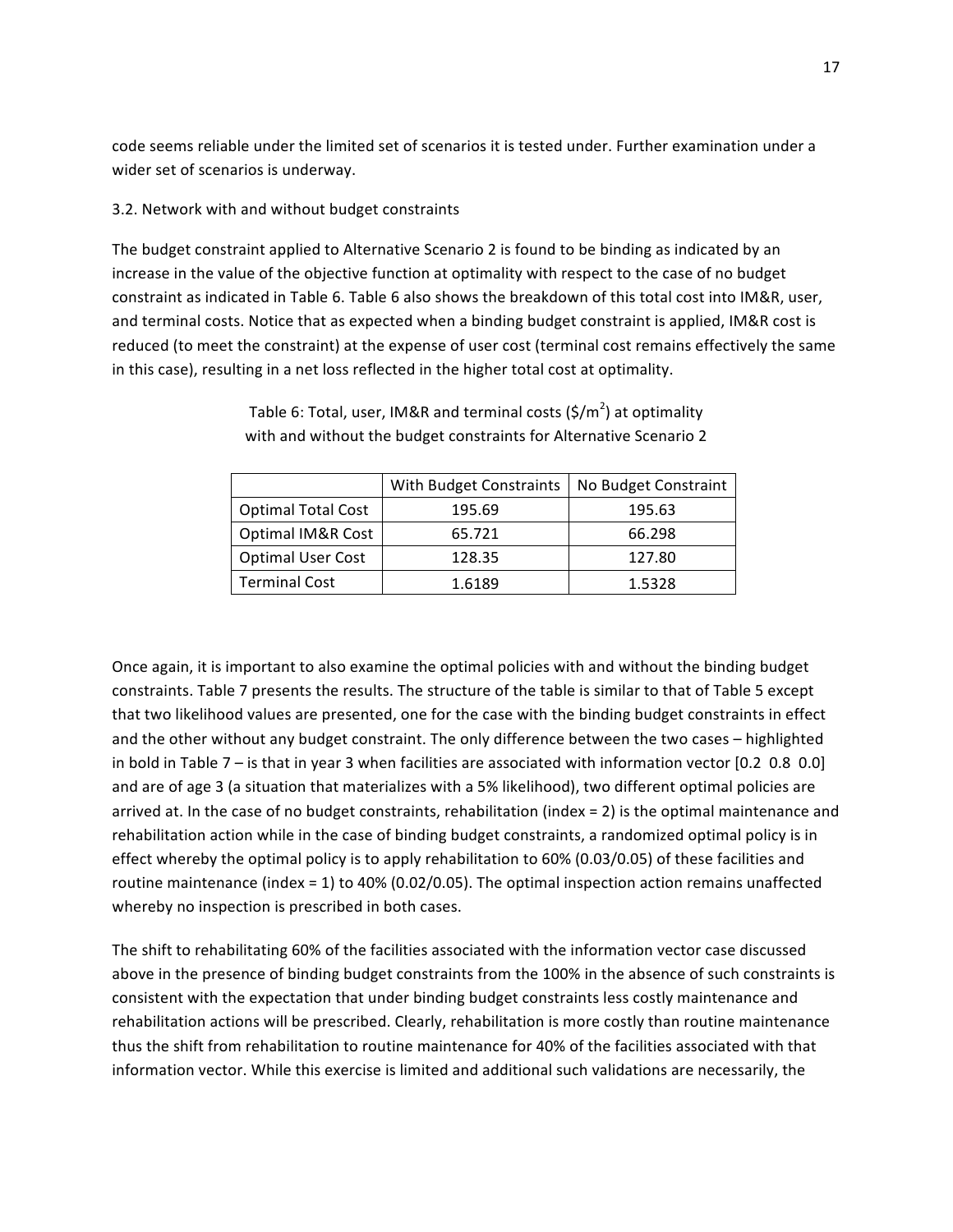results indicate that at least under the tested scenarios the code is producing results that have characteristics
consistent
with
theoretical
expectations.

|        |                | Info. Vector |                | Likelihood<br>w/ budget | Likelihood<br>w/o budget | Sampling     | Sample         | M&R            |                |
|--------|----------------|--------------|----------------|-------------------------|--------------------------|--------------|----------------|----------------|----------------|
|        | Age            | $\mathbf{1}$ | $\overline{2}$ | $\overline{3}$          | constraint               | constraint   | Tech.          | Size           | Action         |
| Year 1 | $\mathbf{1}$   | $1.0\,$      | 0.0            | 0.0                     | $\mathbf 1$              | $\mathbf{1}$ | $\overline{2}$ | $\overline{2}$ | $\mathbf 1$    |
| Year 2 | $\overline{2}$ | $1.0\,$      | 0.0            | 0.0                     | 0.801                    | 0.801        | $\overline{2}$ | $\overline{2}$ | $\mathbf 1$    |
|        | $\overline{2}$ | $0.8\,$      | 0.2            | 0.0                     | 0.177                    | 0.177        | $\overline{2}$ | $\overline{4}$ | $\mathbf 1$    |
|        | $\overline{2}$ | 0.2          | $0.8\,$        | $0.0\,$                 | 0.022                    | 0.022        | $\overline{2}$ | $\overline{2}$ | $\mathbf 2$    |
| Year 3 | $\mathbf{1}$   | $1.0\,$      | 0.0            | $0.0\,$                 | 0.017                    | 0.017        |                | $\mathbf{1}$   | $\mathbf 1$    |
|        | $\mathbf{1}$   | 0.8          | 0.2            | $0.0\,$                 | 0.004                    | 0.004        |                | $\mathbf 1$    | $\mathbf 1$    |
|        | $\mathbf{1}$   | 0.2          | $0.8\,$        | 0.0                     | 0.001                    | 0.001        |                | $\mathbf{1}$   | $\mathbf 1$    |
|        | 3              | $1.0\,$      | $\pmb{0}$      | $0.0\,$                 | 0.743                    | 0.743        |                | $\mathbf{1}$   | $\mathbf 1$    |
|        | 3              | 0.7          | 0.3            | 0.0                     | 0.155                    | 0.155        |                | $\mathbf 1$    | $\mathbf{1}$   |
|        | 3              | 0.2          | $0.8\,$        | $0.0\,$                 | 0.020                    | 0.000        |                | $\mathbf 1$    | $\mathbf 1$    |
|        | 3              | 0.2          | $0.8\,$        | 0.0                     | 0.030                    | 0.050        |                | $\mathbf 1$    | $\mathbf{2}$   |
|        | $\overline{3}$ | 0.1          | 0.9            | 0.0                     | 0.025                    | 0.025        |                | $\mathbf{1}$   | $\overline{2}$ |
|        | 3              | 0.0          | $1.0\,$        | 0.0                     | 0.006                    | 0.006        |                | $\mathbf 1$    | $\overline{2}$ |

Table
7:
Optimal
IM&R
policies
with
and
without budget
constraints
for
Alternative
Scenario
2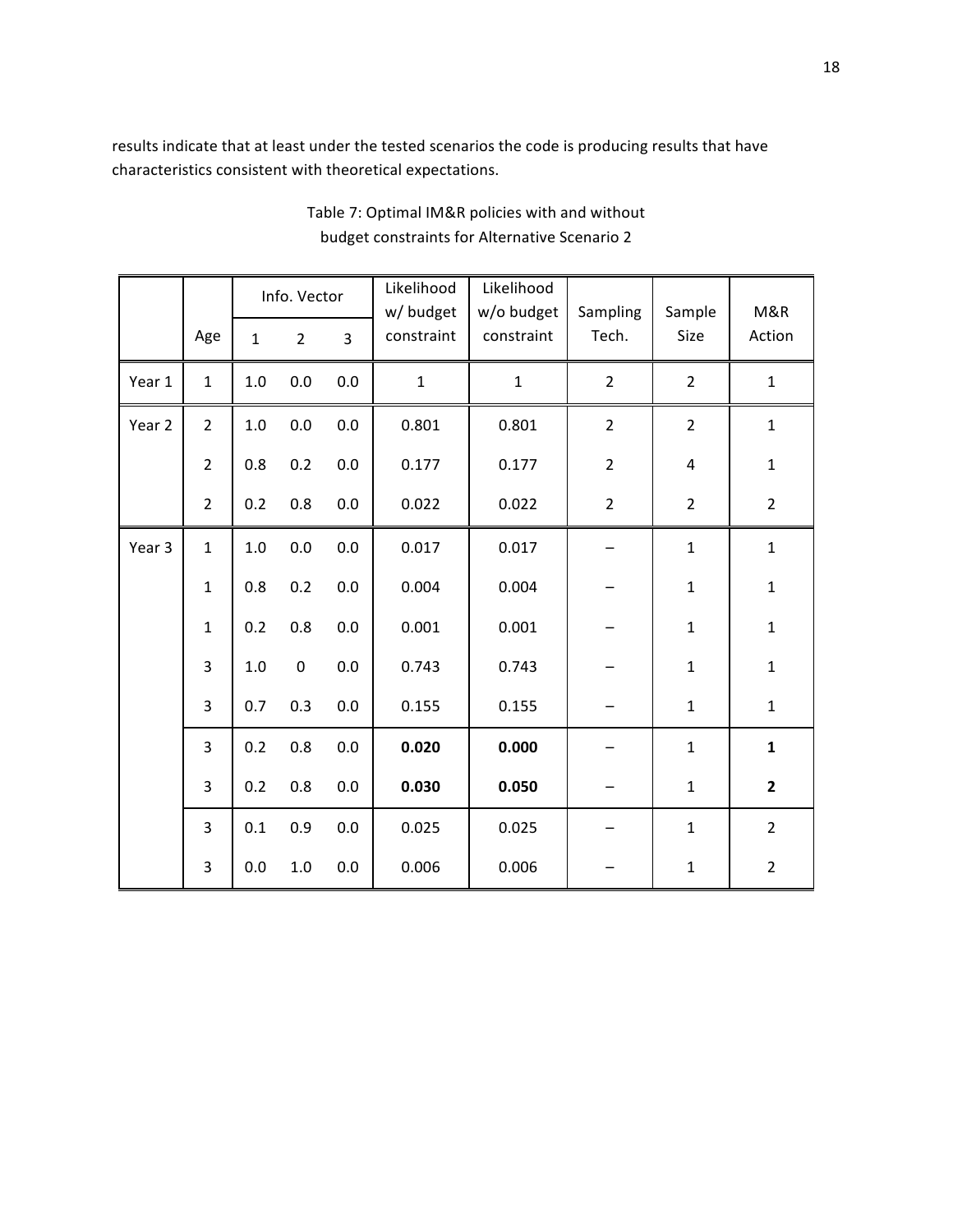#### CHAPTER
4.
CONCLUSIONS

Transportation
infrastructure
systems
consist
of
spatially
extensive
and
long‐lived
sets
of
interconnected facilities. Over the past two decades, several new non-destructive inspection technologies have been developed and applied in collecting raw condition data and processing them to produce useful condition input to infrastructure inspection, maintenance, and rehabilitation (IM&R) decision-making aimed at minimizing
total
expected
life‐cycle
cost.

In response to the developments in inspection technologies, decision-making methods evolved whereby the optimum combination of inspection decisions on the one hand and maintenance and rehabilitation decisions on the other are determined based on an economic evaluation that captures the long-term costs and benefits. Recently, sample size has been included in IM&R decision-making as a decision variable when considering a single facility. While, the question of dealing with a network of facilities in making
maintenance
and
rehabilitation
decisions
has
been
addressed
in
the
literature,
this
treatment does not consider condition sampling whereby each facility could require a different set of sample sizes over
time.
Doing
so
is
valuable
given
the
network
nature
of
facilities
that
most
infrastructure
agencies are
responsible
for,
the
increasing
number
of
inspection
technology
choices
with
possible
varying degrees
of
accuracy
and
cost,
and
budget
constraints
agencies
have
to
work
within.

During this reporting period (year 1 of a 2-year project) a methodology was developed to address the extension of the single facility level problem to the network level whereby the uncertainty due to condition sampling is captured and its related decision variables included in the IM&R decision-making process.
More
specifically,
four
activities
were
completed
and
a
fourth
was
begun.
The
completed activities

- outlined the issues that could be considered in addressing condition sampling at the networks
level,
- formulated the problem taking into account the issues deemed most critical above and devised a
solution
methodology,
and
- developed and wrote computer code to solve the formulation following the devised solution methodology
above.

The fourth activity consists of validating the code. The preliminary results are indicating that the code is arriving
at
the
correct
solutions
based
on
a
limited
set
of
scenarios.
More
specifically,
two
approaches are being followed to validate the code. The first approach is based on comparing results arrived at by running the developed code that solves the network problem to results that are known to be correct. Identical results were arrived at for three different cost scenarios. The second approach is based on running the developed code that solves the network problem under different scenarios and examining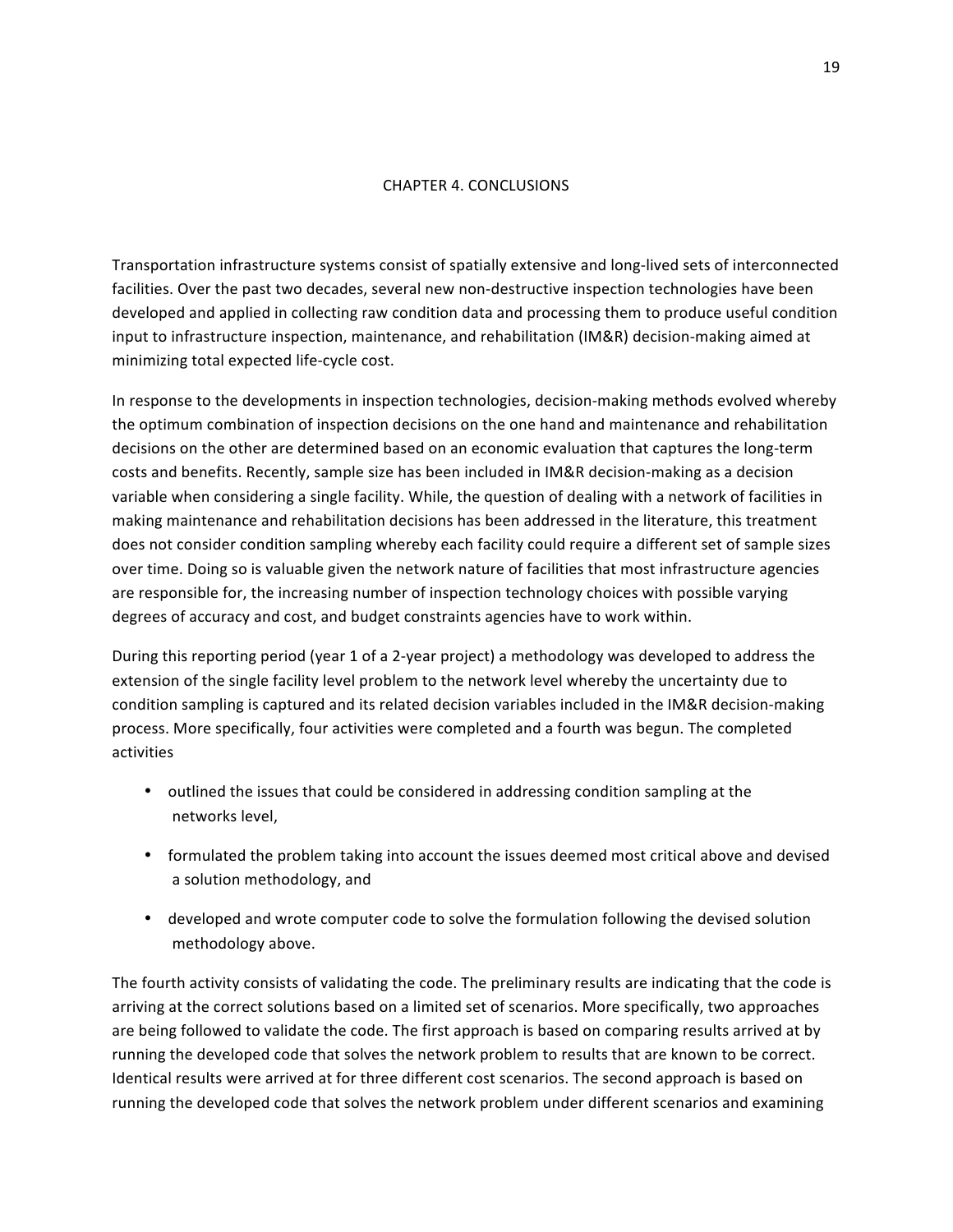whether the results change from scenario to scenario in a theoretically expected manner. When applying binding budget constraints, the results did change as theoretically expected whereby the total expected
cost
increased,
IM&R
cost
decreased,
and
user
cost
increased
(since
terminal
cost
remained effectively
unchanged).

While the validation results are encouraging, further testing for a wider set of scenarios is necessary before applying the methodology to more realistic cases and deriving insights regarding sampling at the network level based on that. In preparing for applications to more realistic cases and therefore solving larger problems, it is anticipated that computational issues relating to solving the LP for such larger problems
will
need
to
be
addressed.